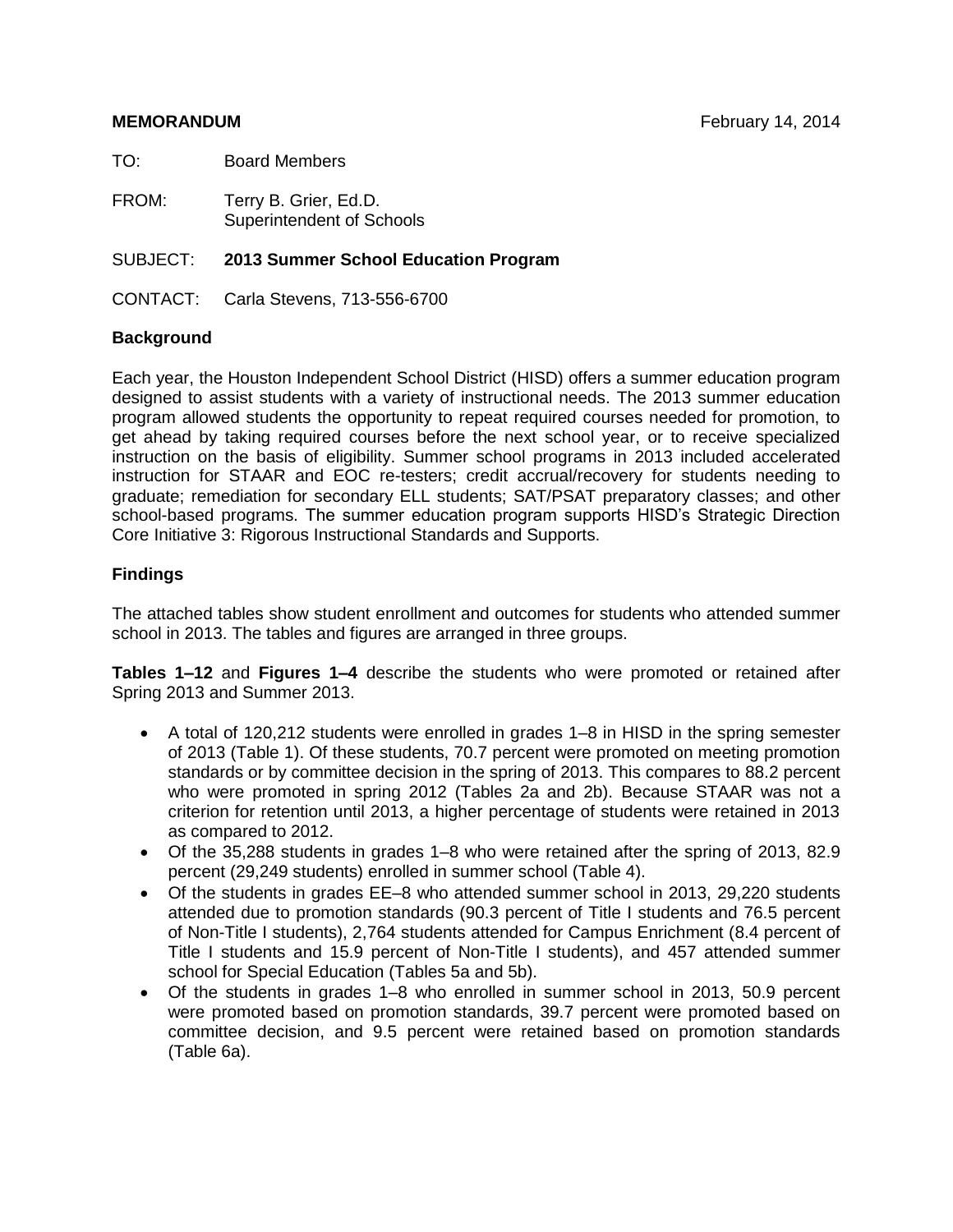- Of the 120,212 students enrolled in grades 1–8 in the spring of 2013, 74.8 percent were promoted by promotion standards, 17.9 percent were promoted based on committee decision, and 7.3 percent were retained by promotion standards either at the end of the spring semester or after summer school. In 2012, 87.3 percent of students were promoted by promotion standards, 8.7 percent were promoted by committee decision, and 4.0 percent were retained by promotion standards (Tables 7a and 7b, Figure 3).
- Overall in 2013, 71 percent of students in grades 1–8 were promoted in the spring and 93 percent of students were promoted by the end of the summer. These promotion rates are lower than those from 2012 when 88 percent of students in grades 1–8 were promoted in the spring and 96 percent of students were promoted by the end of the summer (Figure 2). STAAR performance was not a promotion criterion in 2011–2012.
- Based on valid recorded grade levels in 2012–2013 and 2013–2014, 97.1 percent of students in grades 1–8 during 2012–2013 were promoted. The promotion rates were lower for high school students with 85.0 percent of  $9<sup>th</sup>$  graders, 91.2 percent of 10<sup>th</sup> graders, and 91.1 percent of 11<sup>th</sup> graders promoted (Tables 9a and 9b).
- Of the students enrolled in grades 1–8 during the spring semester of 2013, 1,230 students (1.0 percent) were retained at least two times since 2003. Of these 1,230 students, 33.1 percent were LEP students and 32.7 percent were in Special Education (Table 10a).
- Of the students enrolled in grades 1–8 during the spring semester of 2013, 223 students (0.2 percent) were retained in 2012 and at least one additional time since 2003. Of these 223 students, 32.3 percent were LEP students and 19.7 percent were in Special Education (Table 11a).
- Summer school attendance increased for students in grades EE–8 from 2012 to 2013. The attendance rate was highest at 94.0 percent for students attending for promotion standards, following by those attending for Campus Enrichment (89.9 percent) and for Special Education (89.5 percent) (Table 12).

**Table 13** describes elementary and middle school outcomes as assessed by the pre- and posttests associated with the curriculum resources.

- Of the 32,383 students in grades K–8 who attended summer school in 2013, only 9,872 students (30.5 percent) recorded both a pre-test and a post-test score. Of these students, 70.8 percent (6,992 students) showed an increase in scores, 23.4 percent (2,309 students) showed a decrease, and 5.8 percent (571 students) showed no change (Table 13).
- For students who recorded both a pre-test and a post-test score, the average pre-test score was 34, and the average post-test score was 47.

**Tables 14–16** describe the courses in which high school students enrolled and completed.

- A total of 9,183 high school students enrolled in regular summer school in 2013. In 2013, the greatest percentage of courses taken in regular summer school were "other" courses (26.8 percent), followed by non-EOC math courses (8.6 percent), Biology (8.5 percent), Algebra I (8.4 percent), and Chemistry (8.4 percent) (Table 14a).
- In 2013, summer school completion rates (passing score of 70 or above) were the highest for World History (98.1 percent), followed by non-EOC math classes (97.7 percent) and Geometry (97.4 percent). The lowest passing rates were for non-EOC ELA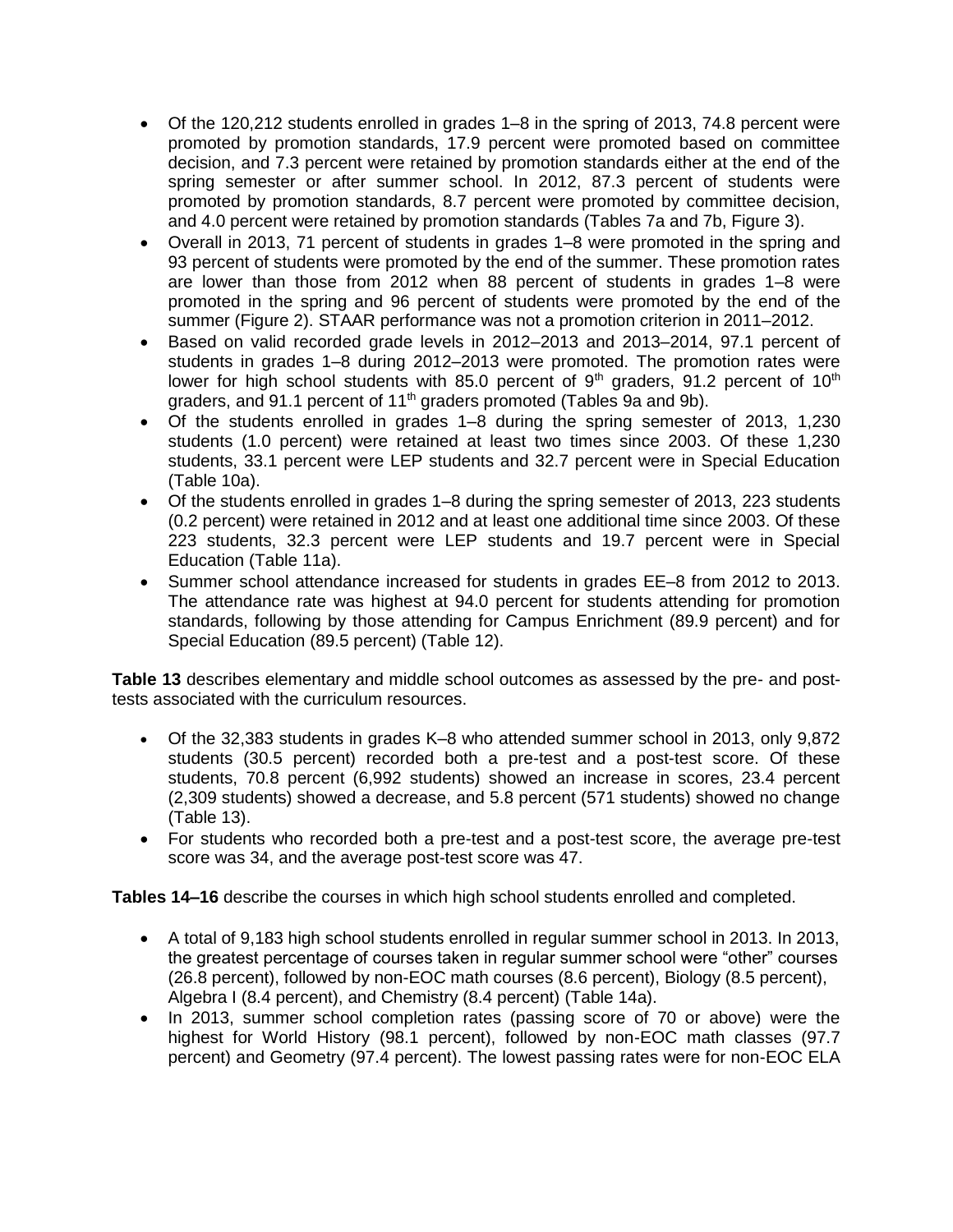classes (91.0 percent), Algebra I (92.9 percent), and non-EOC science classes (92.9 percent) (Table 15a).

• HISD data for online courses indicates that 1,856 online courses were completed during summer school with at least a half a credit earned, decreasing from 2,378 in 2012 (Table 16).

# **Administrative Response**

The primary focus during the 2013–2014 school year has been on minimizing the number of students that have to attend summer school by providing rigorous high-impact instruction aligned to the district's curriculum, with planned interventions and re-teaching to address lowperforming students. The following points will be taken into consideration as the HISD summer school program continues moving forward:

- The district curriculum planning guides have been revised to incorporate additional formative assessments to provide teachers more opportunities to identify students who are struggling with mastery of standards and allow teachers to deliver timely interventions prior to high-stakes testing. The intent is to employ effective interventions prior to summer school so that students meet grade-level expectations and are promoted to the next grade on schedule.
- The high school ELA curriculum documents have also been revised for the current school year to provide more direct instruction on STAAR-assessed writing genres. The Secondary Reading Initiative for students reading below grade level was expanded to grades 7 and 10.
- An additional benchmark for the 2013–2014 spring semester has been created so schools can better gauge student mastery of identified standards and determine readiness for STAAR before the end of the school year. Trend data documents which have been prepared for each district benchmark, detail students' performance on each benchmark and make recommendations for intervention for teachers to use with students who have experienced difficulty with a standard or standards.
- The district has also moved to iStation as the universal screener and progress monitoring tool to assess reading in grades K–2. Additionally, a number of elementary schools implemented DreamBox Math, an adaptive online intervention program, for their K–2 students.
- Implementation of non-negotiables at the beginning of the school year to include doubledosing in reading/ELA or math, expanding the Secondary Reading Initiative (SRI) to the 7<sup>th</sup> grade, requiring SRI teachers to complete Neuhaus training, and implementation of the district-funded supplemental intervention programs Think Through Math and iStation reading in grades 6–8 are intended to provide middle school students with school-year support.
- Scripted lessons were developed for reading in grades K–5 in both English and Spanish to support teachers in the delivery of effective reading instruction.
- Multiple professional development opportunities have been scheduled for teachers and administrators on the foundations of reading and vocabulary development throughout the school year.
- Campus leaders closely monitor student progress and retention concerns with early identification and ongoing disaggregation of test data. A student support plan is created at most campuses, which includes age-appropriate and culturally sensitive instructional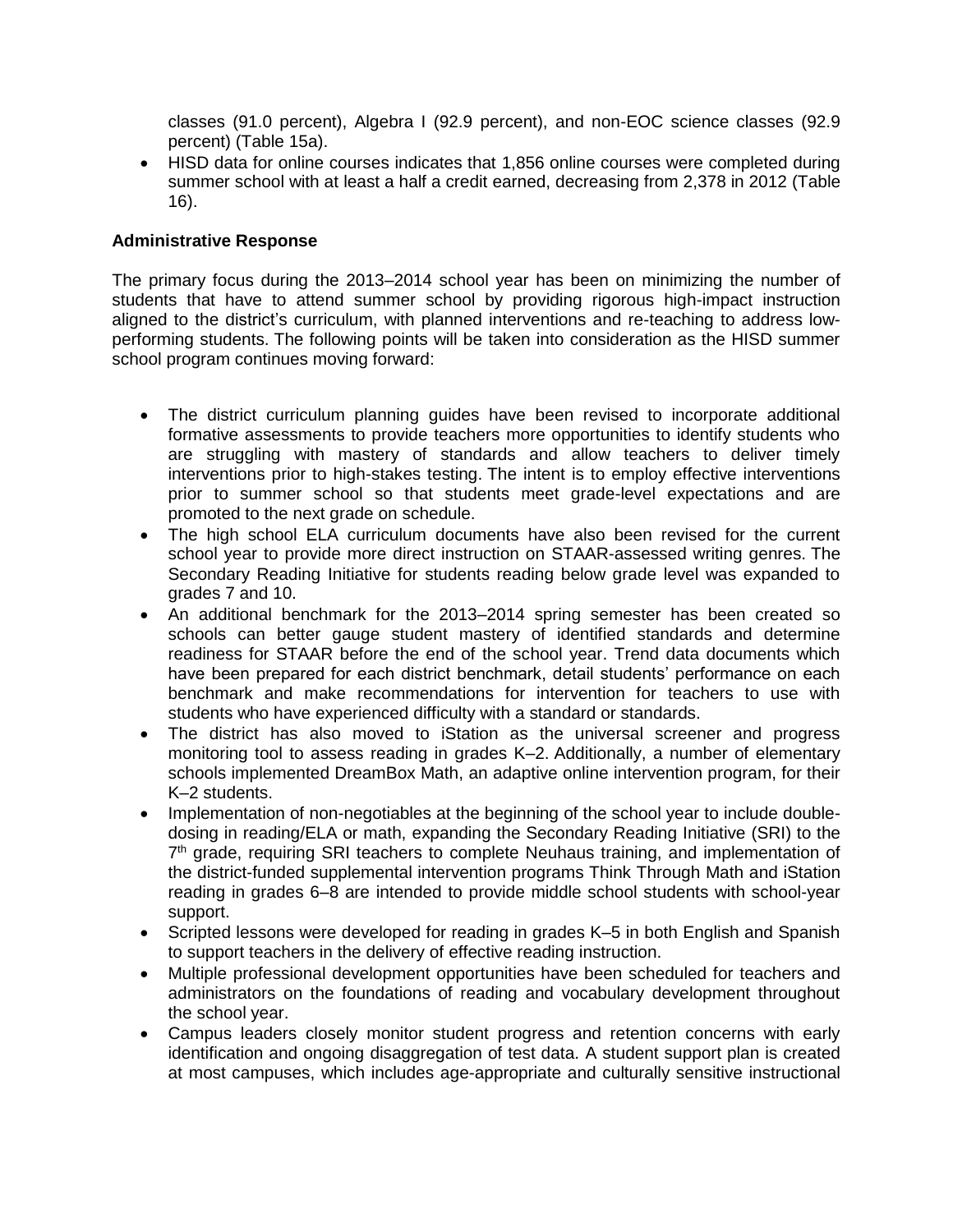strategies and differentiated instruction. Parents are encouraged to participate in the planning and development of the student support plan.

- Conducted responsive, data-driven planning sessions in campus PLC and leadership team meetings. STAAR assessment items as well as district-level assessment (DLA) and formative assessment data were analyzed to inform the regrouping of students for targeted interventions and to identify low-performing standards that required re-teaching.
- Participation in National Center for Urban School Transformation (NCUST) school visits, classroom walkthroughs, and school leader trainings focused on improving systems for monitoring and adjusting the rigor of the curriculum being taught and the effectiveness of teaching to ensure that teachers are provided the data and feedback to improve instruction for all student populations.
- School budgets and supplemental district targeted intervention funding were aligned to provide intensive 3:1 tutoring in reading and math.
- This is the first year that the principals received their total Title I allocation for 2013–2014 academic school year including funding for summer school. The district automatically set aside 40% of the Title I allocation for summer school funding from each campus' budget. After the 2013–2014 funds were loaded, the district captured the cost of Summer School 2012–2013 and held the allocation in a holding account. The remaining funds were released in January. These funds are destined for intervention activities, which will reduce the number of grade-level retentions and increase the number of students who successfully meet promotion requirements.

The promotion requirements and standards for students have remained the same for 2013– 2014 as last year and are posted on the district website<http://www.houstonisd.org/domain/7905> as well as campus websites. For detailed information about specific grade-level promotion standards, please visit the link above. Promotion standards will also be posted in the "messages" area of report cards this year.

Should you have any further questions, please contact my office or Carla Stevens in the Research and Accountability Department at (713) 556-6700.

Tung B. Quin

cc: Superintendent's Direct Reports School Support Officers Lupita Hinojosa Mark White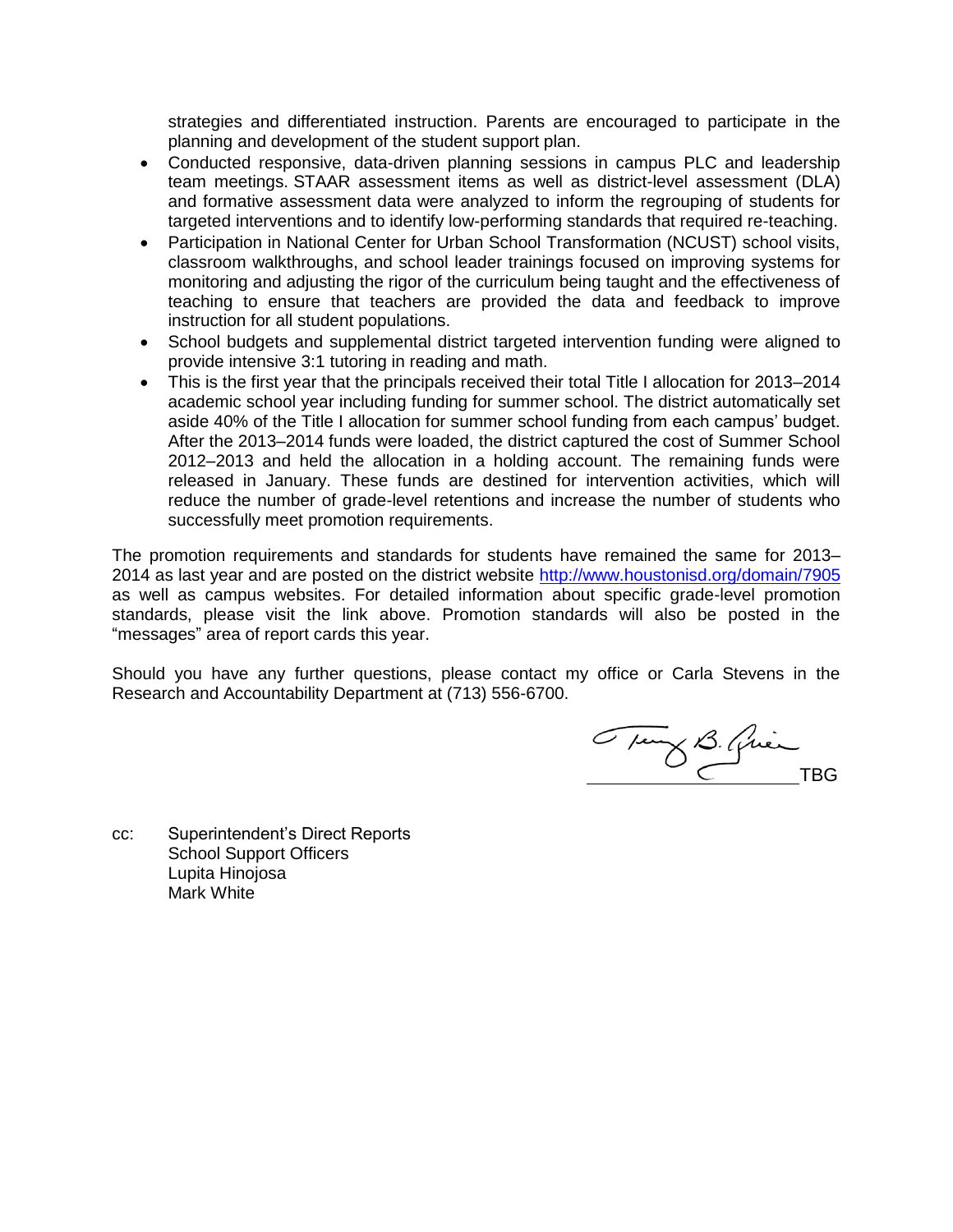# List of 2013 Tables and Figures

| <b>Table Number</b> | <b>Table Title</b>                                                                                                          | Page              |
|---------------------|-----------------------------------------------------------------------------------------------------------------------------|-------------------|
| Table 1             | HISD Enrollment, Spring 2013                                                                                                | 1                 |
| Table 2a            | Promotion Standards by Grade Based on Course Grades, HFWE, and STAAR,<br>Spring 2013                                        | $\overline{2}$    |
| Table 2b            | Promotion Standards by Grade Based on Course Grades and HFWE, Spring 2012                                                   | $\overline{2}$    |
| Table 3a            | Retained Students Enrolled Spring 2013 and Not Meeting Promotion Standards<br>Criteria                                      | 3                 |
| Table 3b            | Retained Students Enrolled Spring 2012 and Not Meeting Promotion Standards<br>Criteria                                      | 3                 |
| Table 4             | Number of Students Retained in Spring and Enrolled in Summer School, 2012 and<br>2013                                       | 4                 |
| Figure 1            | Promotion Status of Students in Grades 1-8 Referred to Summer School                                                        | 4                 |
| Table 5a            | Title I Summer School Enrollment: All Students Attending for Promotion Standards<br>and Campus Reinforcement, 2013          | 5                 |
| Table 5b            | Non-Title I Summer School Enrollment: All Students Attending for Promotion<br>Standards and Campus Reinforcement, 2013      | 5                 |
| Table 6a            | Promotion Standards by Grade, Summer 2013                                                                                   | 6                 |
| Table 6b            | Promotion Standards by Grade, Summer 2012                                                                                   | 6                 |
| Table 7a            | Promotion Standards by Grade, Cumulative 2013                                                                               | $\overline{7}$    |
| Table 7b            | Promotion Standards by Grade, Cumulative 2012                                                                               | $\overline{7}$    |
| Figure 2            | Promotion Status of Students in Grades 1-8 Based on Promotion Standards and<br>Committee Decisions, 2011-2012 and 2012-2013 | 8                 |
| Figure 3            | Promotion Status of Students in Grades 1-8 by Promotion Standards and<br>Committee Decisions, 2011-2012 and 2012-2013       | 9                 |
| Table 8             | Promotion Status Based on Committee Decisions for Students in Grades 1-8                                                    | 9                 |
| Table 9a            | Promotion Status of Students in Grades 1–8 Based on Actual Grade Levels                                                     | 10                |
| Table 9b            | Promotion Status of Students in Grades 9-12 Based on Actual Grade Levels                                                    | 10                |
| Figure 4            | Promotion Status of Students in Grades 1–8 Based on Actual Grade Levels, 2011–<br>2012 and 2012-2013                        | 11                |
| Table 10a           | Fall 2013 Students in Grades 1-8 who were Retained 2 or more times in HISD in<br>Grades 1-8 since 2003                      | 12                |
| Table 10b           | Fall 2012 Students in Grades 1–8 who were Retained 2 or more times in HISD in<br>Grades 1-8 since 2002                      | $12 \overline{ }$ |
| Table 11a           | Fall 2013 Students in Grades 1-8 who were Retained in 2013 and One Additional<br>Time in HISD in Grades 1-8 since 2003      | 13                |
| Table 11b           | Fall 2012 Students in Grades 1–8 who were Retained in 2012 and One Additional<br>Time in HISD in Grades 1-8 since 2002      | 13                |
| Table 12            | HISD Summer School Attendance, 2012 and 2013                                                                                | 14                |
| Table 13            | Summer School 2013, Pre-test and Post-test Score Change                                                                     | 14                |
| Table 14a           | High School Summer School: Enrollment by EOC Subject Area, 2013                                                             | 15                |
| Table 14b           | High School Summer School: Enrollment by EOC Subject Area, 2012                                                             | 15                |
| Table 15a           | High School Summer School: Courses Completed by EOC Subject Area, 2013                                                      | 16                |
| Table 15b           | High School Summer School: Courses Completed by EOC Subject Area, 2012                                                      | 16                |
| Table 16            | High School Online Instruction: Courses Completed by Grade, Summer 2013                                                     | 17                |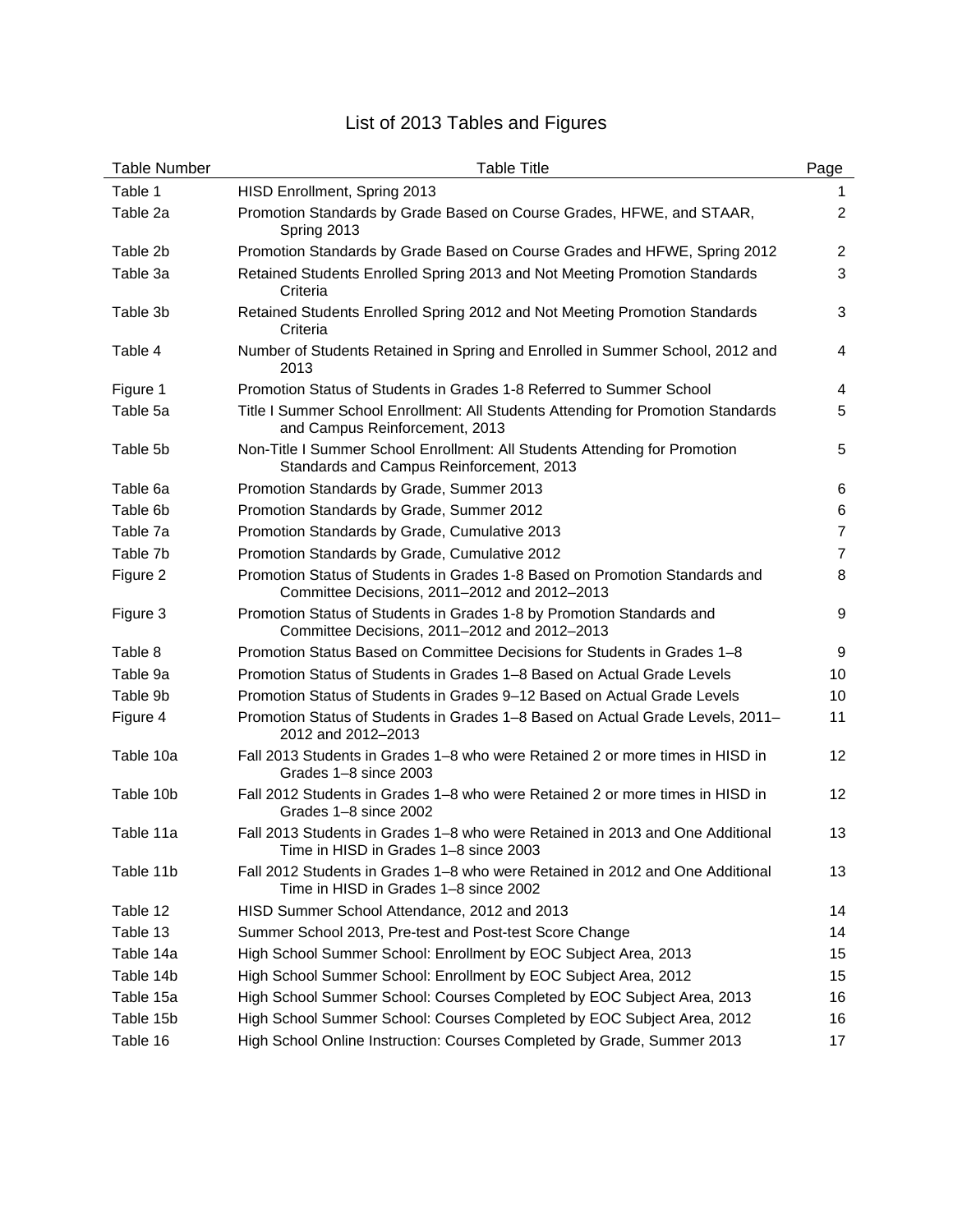|                  |                         |      |       |                                         |                 |      | Table 1. HISD Enrollment, Spring 2013 |                        |       |      |                       |               |              |
|------------------|-------------------------|------|-------|-----------------------------------------|-----------------|------|---------------------------------------|------------------------|-------|------|-----------------------|---------------|--------------|
| $2012 -$<br>2013 | <b>African American</b> |      |       | <b>Asian/Pacific</b><br><b>Islander</b> | <b>Hispanic</b> |      |                                       | <b>Native American</b> | White |      | <b>Not Identified</b> |               | <b>Total</b> |
| Grade            | N                       | %    | N     | %                                       | N               | %    | N                                     | $\frac{9}{6}$          | N     | $\%$ | N                     | $\frac{9}{6}$ | $\mathbf N$  |
| EE               | 3                       | 0.3  |       |                                         | 16              | 1.8  |                                       |                        | 6     | 0.7  | 845                   | 97.1          | 870          |
| <b>PK</b>        | 30                      | 0.2  | 8     | 0.1                                     | 218             | 1.4  |                                       | < 0.1                  | 10    | 0.1  | 15,553                | 98.3          | 15,820       |
| Κ                | 163                     | 0.9  | 30    | 0.2                                     | 668             | 3.8  | 2                                     | < 0.1                  | 75    | 0.4  | 16,821                | 94.7          | 17,759       |
|                  | 1,334                   | 7.7  | 145   | 0.8                                     | 4,679           | 27.1 | 22                                    | 0.1                    | 229   | 1.3  | 10,855                | 62.9          | 17,264       |
| 2                | 2,737                   | 16.4 | 380   | 2.3                                     | 8,592           | 51.3 | 22                                    | 0.1                    | 872   | 5.2  | 4,135                 | 24.7          | 16,738       |
| 3                | 3,116                   | 19.1 | 410   | 2.5                                     | 9,065           | 55.7 | 16                                    | 0.1                    | 1,052 | 6.5  | 2,625                 | 16.1          | 16,284       |
| 4                | 3,191                   | 19.9 | 402   | 2.5                                     | 9,105           | 56.8 | 18                                    | 0.1                    | 991   | 6.2  | 2,314                 | 14.4          | 16,021       |
| 5                | 3,058                   | 20.2 | 408   | 2.7                                     | 8,739           | 57.6 | 12                                    | 0.1                    | 934   | 6.2  | 2,021                 | 13.3          | 15,172       |
| 6                | 2,895                   | 21.7 | 383   | 2.9                                     | 7,392           | 55.3 | 20                                    | 0.1                    | 823   | 6.2  | 1,850                 | 13.8          | 13,363       |
|                  | 2,799                   | 21.9 | 359   | 2.8                                     | 7,145           | 55.8 | 10                                    | 0.1                    | 820   | 6.4  | ,664                  | 13.0          | 12,797       |
| 8                | 2,946                   | 23.4 | 344   | 2.7                                     | 6,909           | 55.0 | 14                                    | 0.1                    | 763   | 6.1  | 1,597                 | 12.7          | 12,573       |
| 9                | 3,236                   | 20.5 | 2,255 | 14.3                                    | 7,208           | 45.6 | 16                                    | 0.1                    | 845   | 5.3  | 2,255                 | 14.3          | 15,815       |
| 10               | 2,600                   | 21.3 | 1,547 | 12.7                                    | 5,778           | 47.3 | 6                                     | < 0.1                  | 748   | 6.1  | 1,547                 | 12.7          | 12,226       |
| 11               | 2,519                   | 22.0 | 1,253 | 10.9                                    | 5,555           | 48.5 | 4                                     | < 0.1                  | 865   | 7.6  | 1,253                 | 10.9          | 11,449       |
| 12               | 2,728                   | 26.1 | 411   | 3.9                                     | 5,735           | 55.0 | 25                                    | 0.2                    | 885   | 8.5  | 651                   | 6.2           | 10,435       |
| Total            | 33,355                  | 16.3 | 8,335 | 4.1                                     | 86,804          | 42.4 | 188                                   | 0.1                    | 9,918 | 4.8  | 65,986                | 32.3          | 204,586      |

Source: Chancery Promotion Standards Extract (PSE) File: October 3, 2013; Chancery: October 3, 2013

 A total of 204,586 students were enrolled in HISD in the Spring of 2013. Kindergarten had the largest number of students enrolled (17,759), and Early Education had the fewest (870).

Hispanic students represented the largest ethnic group at 42.4 percent.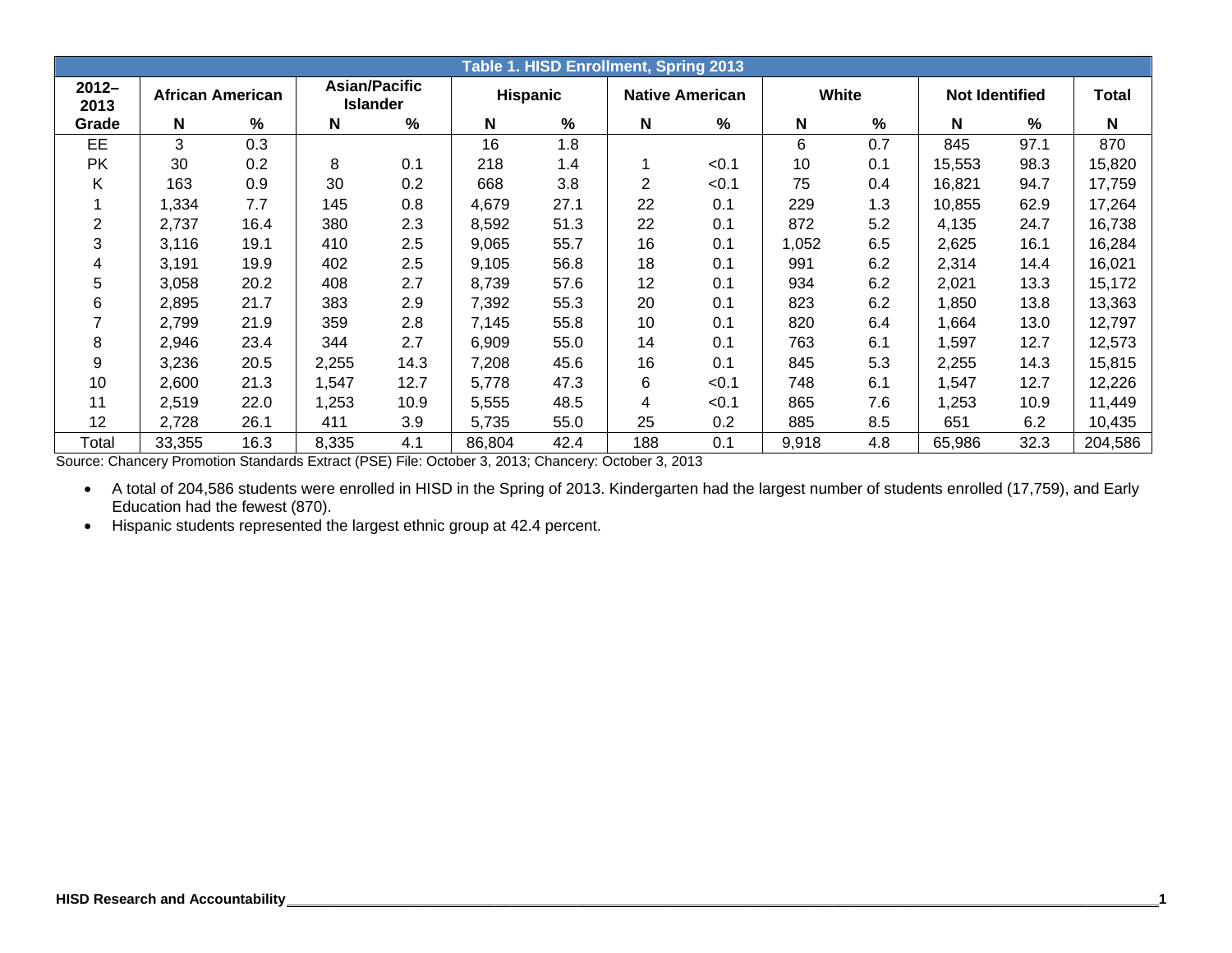|                  |         |                             |                 |      | Table 2a. Promotion Standards by Grade Based on Course Grades, HFWE, and STAAR, Spring 2013 |                           |     |                |                 |      |                |                            |      |            |                        |
|------------------|---------|-----------------------------|-----------------|------|---------------------------------------------------------------------------------------------|---------------------------|-----|----------------|-----------------|------|----------------|----------------------------|------|------------|------------------------|
|                  |         | <b>Total Unduplicated N</b> |                 |      |                                                                                             | <b>Committee Decision</b> |     |                |                 |      |                | <b>Promotion Standards</b> |      |            |                        |
| $2012 -$<br>2013 |         |                             |                 |      | % Promoted                                                                                  |                           |     | % Retained     |                 |      | % Promoted     |                            |      | % Retained |                        |
| Grade            | All     | <b>Title I</b>              | Non-<br>Title l | All  | <b>Title I</b>                                                                              | Non-<br>Title I           | All | <b>Title I</b> | Non-<br>Title I | All  | <b>Title I</b> | Non-<br><b>Title I</b>     | All  | Title I    | Non-<br><b>Title I</b> |
|                  | 17,264  | 15,990                      | 1,274           | 3.1  | 3.1                                                                                         | 3.0                       | 0.2 | 0.2            | $---$           | 83.3 | 82.4           | 93.6                       | 13.5 | 14.3       | 3.4                    |
| 2                | 16.738  | 15,463                      | 1,275           | 3.6  | 3.6                                                                                         | 4.0                       | 0.1 | 0.1            | $\star$         | 85.2 | 84.5           | 94.1                       | 11.0 | 11.8       | 1.8                    |
| 3                | 16,284  | 14,976                      | ,308            | 5.1  | 5.0                                                                                         | 6.5                       | 0.2 | 0.2            | $---$           | 55.8 | 53.7           | 79.9                       | 38.9 | 41.1       | 13.6                   |
| 4                | 16,021  | 14,658                      | .363            | 5.9  | 5.8                                                                                         | 7.7                       | 0.3 | 0.3            | $---$           | 51.1 | 49.1           | 73.7                       | 42.6 | 44.8       | 18.6                   |
| 5                | 15,172  | 13,906                      | .266            | 5.7  | 5.9                                                                                         | 3.9                       | 0.2 | 0.2            | $---$           | 67.3 | 66.7           | 73.7                       | 26.8 | 27.2       | 22.4                   |
| 6                | 13,363  | 12.047                      | 1,316           | 13.0 | 13.7                                                                                        | 6.6                       | 0.3 | 0.1            | 2.7             | 45.8 | 43.6           | 65.8                       | 40.9 | 42.7       | 24.9                   |
|                  | 12.797  | 11,465                      | 1,332           | 15.7 | 16.2                                                                                        | 10.8                      | 0.2 | 0.2            | $---$           | 45.9 | 44.4           | 58.9                       | 38.2 | 39.2       | 30.3                   |
| 8                | 12,573  | 11,268                      | .305            | 19.2 | 20.0                                                                                        | 12.3                      | 0.5 | 0.5            | 0.7             | 54.6 | 53.8           | 61.0                       | 25.7 | 25.6       | 26.0                   |
| Total            | 120,212 | 109,773                     | 10,439          | 8.3  | 8.4                                                                                         | 6.9                       | 0.2 | 0.2            | 0.4             | 62.4 | 61.2           | 74.9                       | 29.1 | 30.2       | 17.7                   |

\* Fewer than 5 students identified

|                  | Table 2b. Promotion Standards by Grade Based on Course Grades and HFWE, Spring 2012<br><b>Committee Decision</b><br><b>Promotion Standards</b> |                             |                 |      |                |                        |     |                |                 |      |                |                        |      |                |                        |
|------------------|------------------------------------------------------------------------------------------------------------------------------------------------|-----------------------------|-----------------|------|----------------|------------------------|-----|----------------|-----------------|------|----------------|------------------------|------|----------------|------------------------|
|                  |                                                                                                                                                | <b>Total Unduplicated N</b> |                 |      |                |                        |     |                |                 |      |                |                        |      |                |                        |
| $2011 -$<br>2012 |                                                                                                                                                |                             |                 |      | % Promoted     |                        |     | % Retained     |                 |      | % Promoted     |                        |      | % Retained     |                        |
| Grade            | All                                                                                                                                            | <b>Title I</b>              | Non-<br>Title l | All  | <b>Title I</b> | Non-<br><b>Title I</b> | All | <b>Title I</b> | Non-<br>Title I | All  | <b>Title I</b> | Non-<br><b>Title I</b> | All  | <b>Title I</b> | Non-<br><b>Title I</b> |
|                  | 17,210                                                                                                                                         | 16,145                      | 1,065           | 3.9  | 3.7            | 6.9                    | 0.2 | 0.2            | $\star$         | 84.4 | 84.0           | 90.6                   | 11.4 | 12.0           | 2.3                    |
| 2                | 16,561                                                                                                                                         | 15,512                      | 1,049           | 4.6  | 4.4            | 7.3                    | 0.1 | 0.2            | ---             | 85.7 | 85.4           | 90.3                   | 9.6  | 10.0           | 2.4                    |
| 3                | 16,712                                                                                                                                         | 15,490                      | 1,222           | 2.4  | 2.5            | 0.8                    | 0.1 | 0.1            | $\star$         | 85.2 | 85.4           | 82.7                   | 12.3 | 12.0           | 16.4                   |
| 4                | 15.759                                                                                                                                         | 14,675                      | 1,084           | 2.1  | 2.2            | 0.7                    | 0.1 | 0.1            | $---$           | 87.5 | 88.0           | 80.8                   | 10.3 | 9.7            | 18.5                   |
| 5                | 15,525                                                                                                                                         | 14,367                      | 1,158           | 2.4  | 2.5            | 0.6                    | 0.1 | 0.1            | ---             | 89.4 | 90.4           | 77.5                   | 8.1  | 7.0            | 21.8                   |
| 6                | 13.111                                                                                                                                         | 12.005                      | 1,106           | 11.1 | 11.2           | 9.0                    | 1.4 | 1.6            | $\star$         | 75.7 | 77.3           | 57.9                   | 11.8 | 9.9            | 32.8                   |
|                  | 12,616                                                                                                                                         | 11,433                      | 1,183           | 12.5 | 12.8           | 10.2                   | 1.6 | 1.7            | 1.0             | 71.6 | 73.5           | 53.1                   | 14.3 | 12.0           | 35.7                   |
| 8                | 12,608                                                                                                                                         | 11,428                      | 1,180           | 16.2 | 16.5           | 13.6                   | 0.5 | 0.6            | $\star$         | 69.6 | 71.4           | 51.7                   | 13.6 | 11.5           | 34.2                   |
| Total            | 120,102                                                                                                                                        | 11,055                      | 9,047           | 6.3  | 6.4            | 6.2                    | 0.5 | 0.5            | 0.3             | 81.9 | 82.7           | 72.7                   | 11.3 | 10.5           | 20.9                   |

Source: Chancery PSE File: October 23, 2012

\* Fewer than 5 students identified

- At the end of Spring 2013, 8.3 percent of HISD students were promoted based on committee decisions, and 62.4 percent were promoted based on promotion standards. As compared to 2012, promotions based on committee decisions increased by 2.0 percentage points, and promotions based on promotion standards decreased by 19.5 percentage points.
- The majority of retentions for students in grades 3–8 in 2013 were due to STAAR. STAAR was not a retention criterion in 2012.
- The percentage of students promoted by committee decisions increased at a faster rate for Title I students than for Non-Title I students from 2012 to 2013.
- In 2013, the percentage of Non-Title I students promoted by promotion standards was higher than that of Title I students while the opposite occurred in 2012.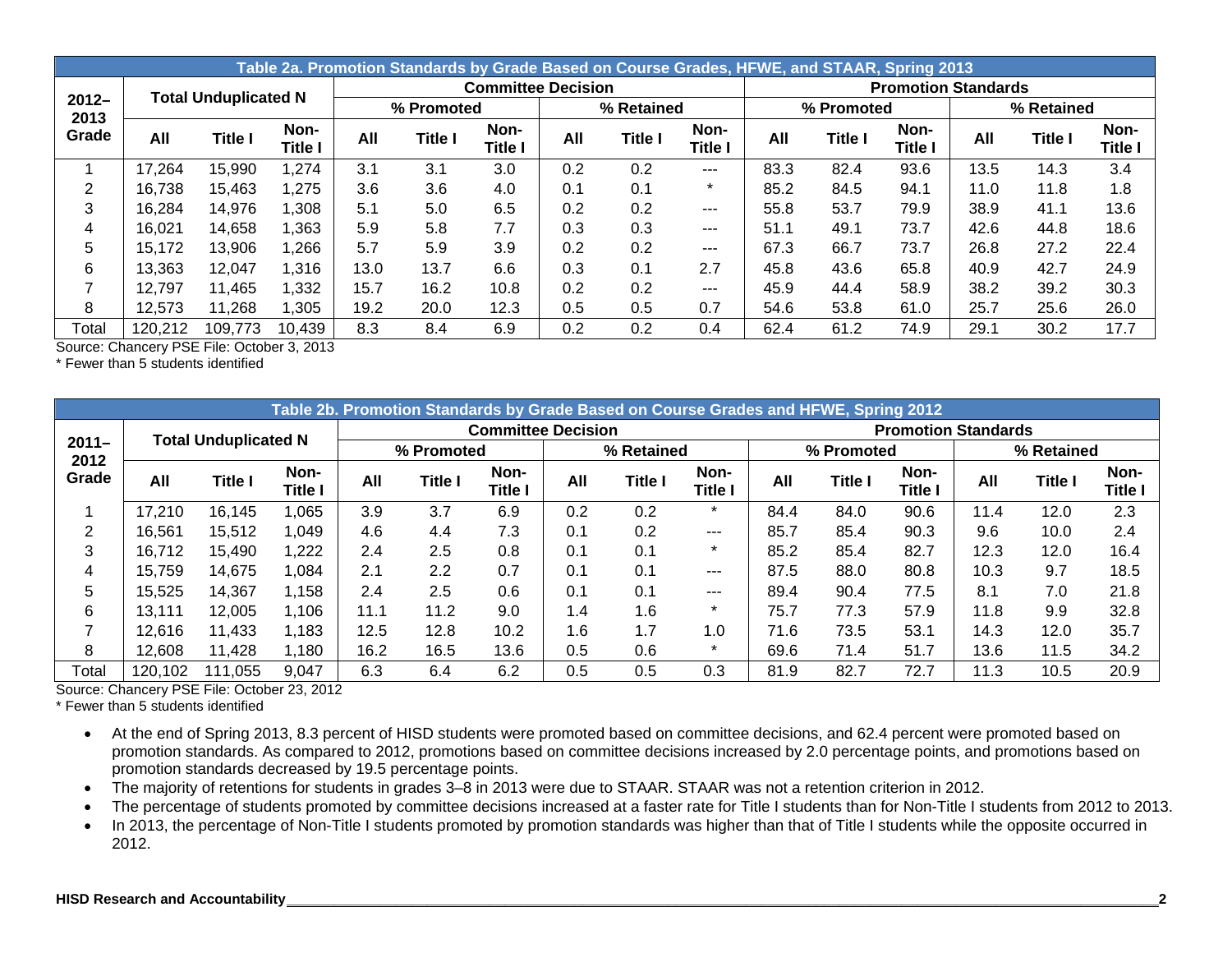|           | Table 3a. Retained Students Enrolled in Spring 2013 and Not Meeting Promotion Standards Criteria |             |      |                      |      |                           |      |              |      |  |  |  |  |  |
|-----------|--------------------------------------------------------------------------------------------------|-------------|------|----------------------|------|---------------------------|------|--------------|------|--|--|--|--|--|
| 2012-2013 | Total                                                                                            | <b>HFWE</b> |      | <b>Course Grades</b> |      | <b>Course Grades Only</b> |      | <b>STAAR</b> |      |  |  |  |  |  |
| Grade     |                                                                                                  | N           | %    | N                    | %    | N                         | %    | N            | %    |  |  |  |  |  |
|           | 2,361                                                                                            | 1.314       | 55.7 | 1,892                | 80.1 | 855                       | 36.2 | ---          | ---  |  |  |  |  |  |
|           | 1,867                                                                                            | 559         | 29.9 | 1,559                | 83.5 | 1,102                     | 59.0 | ---          |      |  |  |  |  |  |
| 3         | 6.367                                                                                            | ---         | ---  | 2,298                | 36.1 | 262                       | 4.1  | 6.086        | 95.6 |  |  |  |  |  |
| 4         | 6,875                                                                                            | ---         | ---  | 2,210                | 32.1 | 257                       | 3.7  | 6,606        | 96.1 |  |  |  |  |  |
| 5         | 4,097                                                                                            |             | ---  | 1,667                | 40.7 | 523                       | 12.8 | 3.546        | 86.6 |  |  |  |  |  |
| 6         | 5,513                                                                                            |             | ---  | 1,212                | 22.0 | 340                       | 6.2  | 5,033        | 91.3 |  |  |  |  |  |
|           | 4.914                                                                                            | ---         | ---  | 1,469                | 29.9 | 419                       | 8.5  | 4.380        | 89.1 |  |  |  |  |  |
| 8         | 3,294                                                                                            | $--$        | ---  | 1,298                | 39.4 | 519                       | 15.8 | 2.551        | 77.4 |  |  |  |  |  |
| Total     | 35,288                                                                                           | .873        | 5.3  | 13,605               | 38.6 | 4,277                     | 12.1 | 28,202       | 79.9 |  |  |  |  |  |

Note: The total numbers of students are unduplicated counts. However, students may be counted in multiple criteria.

|           | Table 3b: Retained Students Enrolled Spring 2012 and Not Meeting Promotion Standards Criteria |       |             |                      |      |        |                           |  |  |  |  |  |  |  |  |
|-----------|-----------------------------------------------------------------------------------------------|-------|-------------|----------------------|------|--------|---------------------------|--|--|--|--|--|--|--|--|
| 2011-2012 | <b>Total</b>                                                                                  |       | <b>HFWE</b> | <b>Course Grades</b> |      |        | <b>Course Grades Only</b> |  |  |  |  |  |  |  |  |
| Grade     |                                                                                               | N     | %           | N                    | %    | N      | %                         |  |  |  |  |  |  |  |  |
|           | 1,999                                                                                         | 1.130 | 56.5        | 1.613                | 80.7 | 779    | 39.0                      |  |  |  |  |  |  |  |  |
| 2         | 1,607                                                                                         | 485   | 30.2        | 1.397                | 86.9 | 1.047  | 65.2                      |  |  |  |  |  |  |  |  |
| 3         | 2,075                                                                                         |       | $- - -$     | 2,051                | 98.8 | 2,051  | 98.8                      |  |  |  |  |  |  |  |  |
| 4         | 1,636                                                                                         |       | ---         | 1,602                | 97.9 | 1,602  | 97.9                      |  |  |  |  |  |  |  |  |
| 5         | 1.273                                                                                         |       |             | 1.237                | 97.2 | 1.237  | 97.2                      |  |  |  |  |  |  |  |  |
| 6         | 1,739                                                                                         |       |             | 1.163                | 66.9 | 1,163  | 66.9                      |  |  |  |  |  |  |  |  |
|           | 2,004                                                                                         |       |             | 1,369                | 68.3 | 1,369  | 68.3                      |  |  |  |  |  |  |  |  |
| 8         | 1,787                                                                                         |       |             | 1.310                | 73.3 | 1.310  | 73.3                      |  |  |  |  |  |  |  |  |
| Total     | 14,120                                                                                        | 1,615 | 11.4        | 11,742               | 83.2 | 10,558 | 74.8                      |  |  |  |  |  |  |  |  |

Source: Chancery PSE File: October 23, 2012

Note: The total numbers of students are unduplicated counts. However, students may be counted in multiple criteria.

- Overall, 38.6 percent of students were retained in the Spring of 2013 for not meeting course requirements. The percentage of students not meeting course requirements in grades 1–2 was greater than 80 percent.
- The majority of retentions for students in grades 3–8 in 2013 were due to STAAR. STAAR was not a retention criterion in 2012.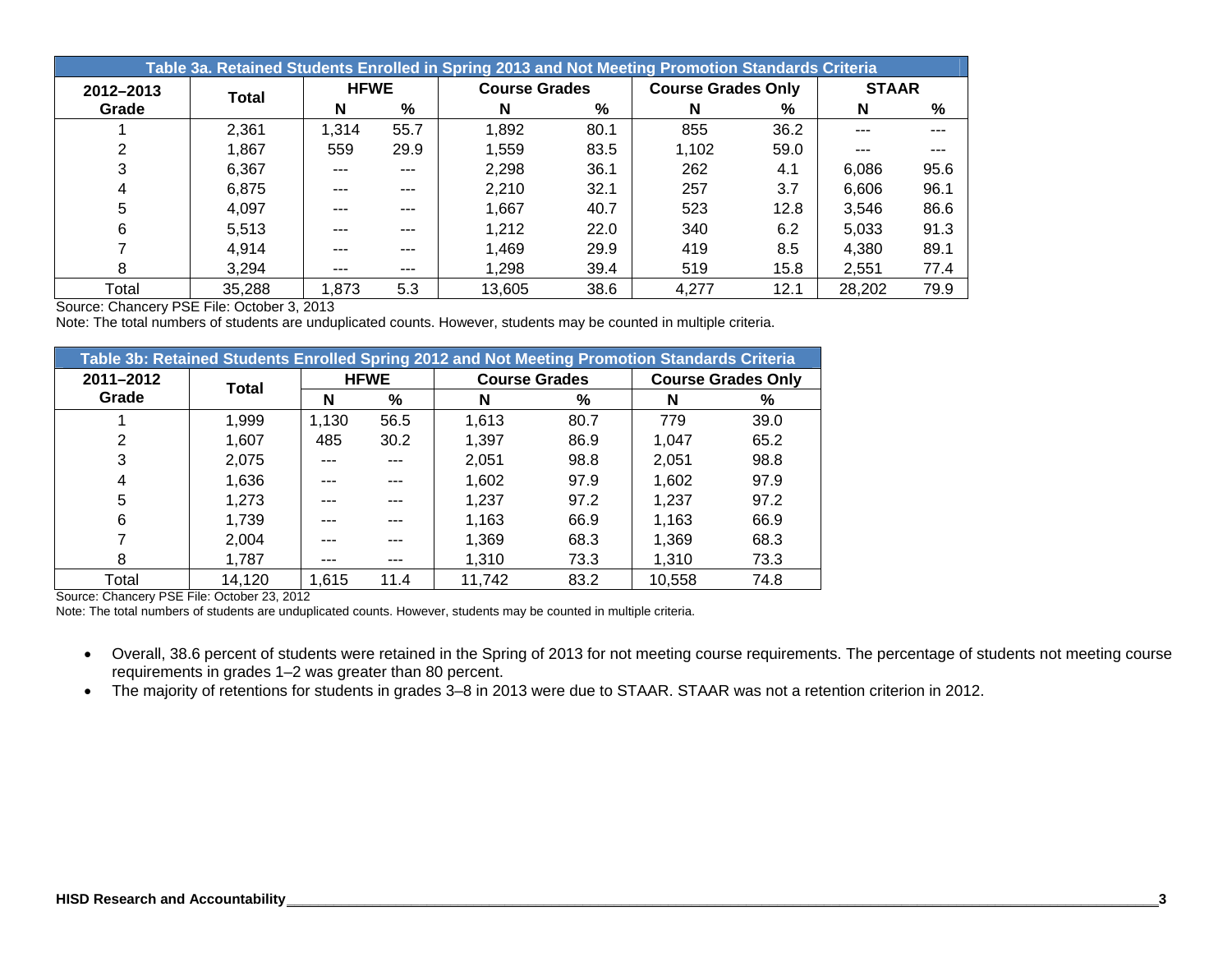|                 | Table 4. Number of Students Retained in Spring and Enrolled in Summer School, 2012 and 2013 |                           |        |                                  |       |                   |  |  |  |  |  |  |  |
|-----------------|---------------------------------------------------------------------------------------------|---------------------------|--------|----------------------------------|-------|-------------------|--|--|--|--|--|--|--|
| 2012-2013 Grade |                                                                                             | <b>Retained in Spring</b> |        | <b>Enrolled in Summer School</b> |       | <b>Difference</b> |  |  |  |  |  |  |  |
|                 | 2012                                                                                        | 2013                      | 2012   | 2013                             | 2012  | 2013              |  |  |  |  |  |  |  |
|                 | 1,999                                                                                       | 2,361                     | 1.601  | 1,828                            | 398   | 533               |  |  |  |  |  |  |  |
| ◠               | 1.607                                                                                       | 1,867                     | 1.351  | 1.450                            | 256   | 417               |  |  |  |  |  |  |  |
| 3               | 2,075                                                                                       | 6,367                     | 1.710  | 5,634                            | 365   | 733               |  |  |  |  |  |  |  |
| 4               | 1,636                                                                                       | 6,875                     | 1,328  | 6,088                            | 308   | 787               |  |  |  |  |  |  |  |
| 5               | 1.273                                                                                       | 4.097                     | 940    | 2,812                            | 333   | 1,285             |  |  |  |  |  |  |  |
| 6               | 1,739                                                                                       | 5,513                     | 1,312  | 4,784                            | 427   | 729               |  |  |  |  |  |  |  |
|                 | 2,004                                                                                       | 4,914                     | 1.514  | 4.213                            | 490   | 701               |  |  |  |  |  |  |  |
| 8               | 1.787                                                                                       | 3,294                     | 1.377  | 2.440                            | 410   | 854               |  |  |  |  |  |  |  |
| Total           | 14,120                                                                                      | 35,288                    | 11,133 | 29,249                           | 2,987 | 6,039             |  |  |  |  |  |  |  |

Source: Chancery PSE File: October 23, 2012; October 3, 2013

 Of the 35,288 students retained in the Spring of 2013, 29,249 students (82.9%) enrolled in summer school during the 2013 summer session. This is an increase from 2012 when 78.8 percent of the students retained in the spring enrolled in summer school.

The majority of retentions for students in grades 3–8 in 2013 were due to STAAR. STAAR was not a retention criterion in 2012.

**Figure 1. Promotion Status of Students in Grades 1–8 Referred to Summer School, 2011–2012 (N=14,120) and 2012–2013 (N=35,288)** 



- The percentage of spring retainees promoted following the summer session increased from 65 percent in 2012 to 75 percent in 2013. The number of students retained increased, but the percentage decreased from 13 percent to 8 percent.
- The number of students who were retained after the spring semester but did not attend summer school increased, but the percentage decreased from 21 percent to 17 percent.
- In the summer of 2013, students in grades 5 and 8 took the third administration of STAAR if they failed the previous two administrations.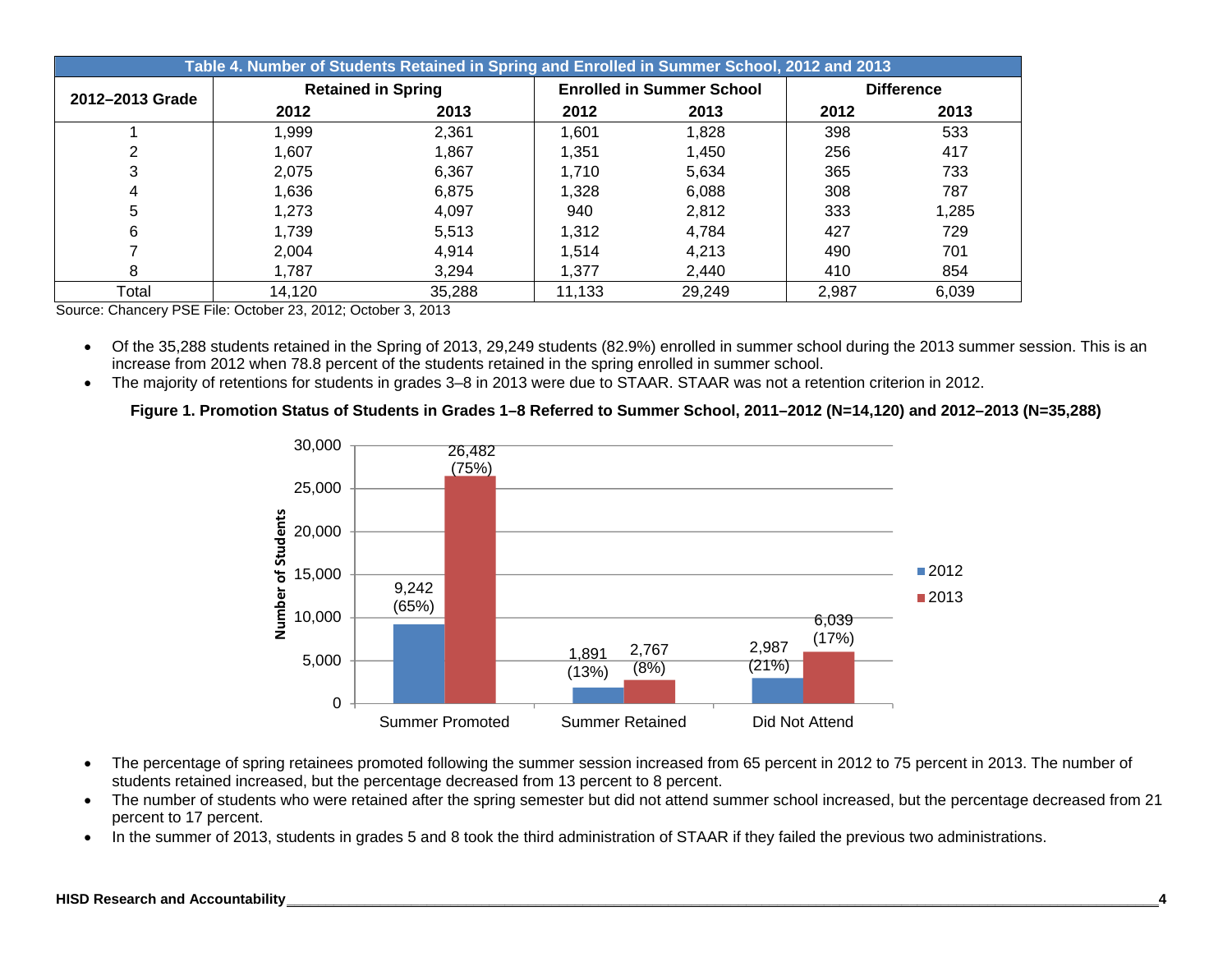|                 | Table 5a. Title I Summer School Enrollment: All Students Attending for Promotion Standards and Campus Reinforcement, 2013 |                            |       |       |                          |     |                          |  |  |  |  |  |  |
|-----------------|---------------------------------------------------------------------------------------------------------------------------|----------------------------|-------|-------|--------------------------|-----|--------------------------|--|--|--|--|--|--|
| 2012-2013 Grade | Total                                                                                                                     | <b>Promotion Standards</b> |       |       | <b>Campus Enrichment</b> |     | <b>Special Education</b> |  |  |  |  |  |  |
|                 | N                                                                                                                         | N                          | %     | N     | %                        | N   | $\%$                     |  |  |  |  |  |  |
| EE.             | 35                                                                                                                        | ---                        | $---$ | ---   | ---                      | 35  | 100.0                    |  |  |  |  |  |  |
| <b>PK</b>       | 19                                                                                                                        | ---                        | ---   | ---   |                          | 19  | 100.0                    |  |  |  |  |  |  |
| KG              | 37                                                                                                                        | ---                        | ---   | ---   |                          | 37  | 100.0                    |  |  |  |  |  |  |
|                 | 2,407                                                                                                                     | 1,797                      | 74.7  | 561   | 23.3                     | 47  | 2.0                      |  |  |  |  |  |  |
|                 | 2,244                                                                                                                     | 1,432                      | 63.8  | 772   | 34.4                     | 40  | 1.8                      |  |  |  |  |  |  |
|                 | 6,050                                                                                                                     | 5,566                      | 92.0  | 440   | 7.3                      | 44  | 0.7                      |  |  |  |  |  |  |
|                 | 6,452                                                                                                                     | 6,010                      | 93.1  | 392   | 6.1                      | 50  | 0.8                      |  |  |  |  |  |  |
|                 | 2,939                                                                                                                     | 2,740                      | 93.2  | 170   | 5.8                      | 29  | 1.0                      |  |  |  |  |  |  |
|                 | 4,878                                                                                                                     | 4,692                      | 96.2  | 153   | 3.1                      | 33  | 0.7                      |  |  |  |  |  |  |
|                 | 4,254                                                                                                                     | 4,136                      | 97.2  | 82    | 1.9                      | 36  | 0.8                      |  |  |  |  |  |  |
| 8               | 2,555                                                                                                                     | 2,408                      | 94.2  | 103   | 4.0                      | 44  | 1.7                      |  |  |  |  |  |  |
| Total           | 31.870                                                                                                                    | 28.783                     | 90.3  | 2,673 | 8.4                      | 414 | 1.3                      |  |  |  |  |  |  |

| Table 5b. Non-Title I Summer School Enrollment: All Students Attending for Promotion Standards and Campus Reinforcement, 2013 |       |     |                            |     |                          |    |                          |  |  |  |  |  |
|-------------------------------------------------------------------------------------------------------------------------------|-------|-----|----------------------------|-----|--------------------------|----|--------------------------|--|--|--|--|--|
| 2012-2013 Grade                                                                                                               | Total |     | <b>Promotion Standards</b> |     | <b>Campus Enrichment</b> |    | <b>Special Education</b> |  |  |  |  |  |
|                                                                                                                               | N     | N   | %                          | N   | %                        | N  | %                        |  |  |  |  |  |
| EE                                                                                                                            |       |     | ---                        | --- | ---                      | 4  | 100.0                    |  |  |  |  |  |
| PK                                                                                                                            |       | --- |                            | --- | ---                      |    | ---                      |  |  |  |  |  |
| KG                                                                                                                            |       | --- |                            | --- | ---                      |    | 100.0                    |  |  |  |  |  |
|                                                                                                                               | 45    | 28  | 62.2                       | 12  | 26.7                     | 5  | 11.1                     |  |  |  |  |  |
|                                                                                                                               | 34    | 16  | 47.1                       | 13  | 38.2                     | 5  | 14.7                     |  |  |  |  |  |
|                                                                                                                               | 83    | 66  | 79.5                       | 13  | 15.7                     |    | 4.8                      |  |  |  |  |  |
|                                                                                                                               | 83    | 77  | 92.8                       | 5   | 6.0                      |    | 1.2                      |  |  |  |  |  |
|                                                                                                                               | 81    | 68  | 84.0                       | 9   | 11.1                     |    | 4.9                      |  |  |  |  |  |
|                                                                                                                               | 117   | 87  | 74.4                       | 22  | 18.8                     | 8  | 6.8                      |  |  |  |  |  |
|                                                                                                                               | 93    | 75  | 80.6                       | 12  | 12.9                     | 6  | 6.5                      |  |  |  |  |  |
| σ                                                                                                                             | 30    | 20  | 66.7                       | 5   | 16.7                     | 5  | 16.7                     |  |  |  |  |  |
| Total                                                                                                                         | 571   | 437 | 76.5                       | 91  | 15.9                     | 43 | 7.5                      |  |  |  |  |  |

Note: The total numbers of students are unduplicated counts. However, students may be counted in multiple criteria.

- Students who attended summer school for promotion standards or campus enrichment in addition to special education were included under special education.
- The highest percentage of Title I students attending summer school due to promotions standards was from grade 7 (97.2 percent), and the highest percentage of Non-Title I students attending summer school due to promotion standards was from grade 4 (92.8 percent).
- The highest percentage of Title I and Non-Title I students attending summer school for campus enrichment was from grade 2.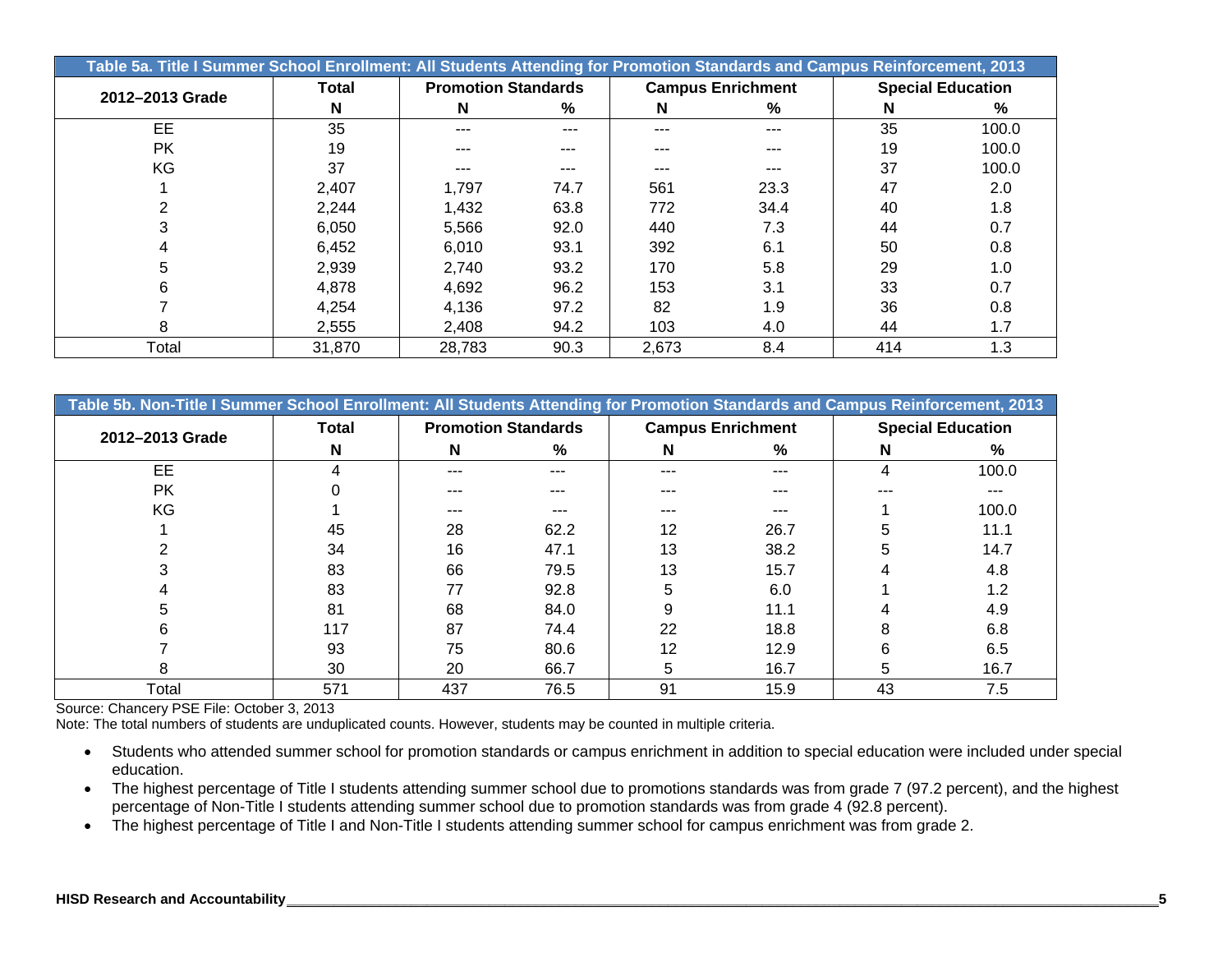|                  |        |                             |                        |      | Table 6a. Promotion Standards by Grade, Summer 2013 (STAAR Retest Required for Grades 5 and 8 in Reading and Math) |                           |         |            |                        |      |                |                            |      |                |                        |
|------------------|--------|-----------------------------|------------------------|------|--------------------------------------------------------------------------------------------------------------------|---------------------------|---------|------------|------------------------|------|----------------|----------------------------|------|----------------|------------------------|
|                  |        | <b>Total Unduplicated N</b> |                        |      |                                                                                                                    | <b>Committee Decision</b> |         |            |                        |      |                | <b>Promotion Standards</b> |      |                |                        |
| $2012 -$<br>2013 |        |                             |                        |      | % Promoted                                                                                                         |                           |         | % Retained |                        |      | % Promoted     |                            |      | % Retained     |                        |
| Grade            | All    | Title I                     | Non-<br><b>Title I</b> | All  | <b>Title I</b>                                                                                                     | Non-<br><b>Title I</b>    | All     | Title I    | Non-<br><b>Title I</b> | All  | <b>Title I</b> | Non-<br>Title I            | All  | <b>Title I</b> | Non-<br><b>Title I</b> |
|                  | .828   | .800                        | 28                     | 26.3 | 26.5                                                                                                               | $\star$                   | $- - -$ | ---        | $- - -$                | 35.4 | 34.8           | 75.0                       | 38.3 | 38.7           | $\star$                |
| 2                | ,450   | .434                        | 16                     | 28.1 | 28.2                                                                                                               | $\star$                   | $- - -$ | ---        | ---                    | 43.8 | 43.7           | 56.3                       | 28.1 | 28.1           | 31.3                   |
| 3                | 5,634  | 5,568                       | 66                     | 36.7 | 36.5                                                                                                               | 51.5                      | ---     | ---        | $--$                   | 52.8 | 53.0           | 34.8                       | 10.5 | 10.4           | 13.6                   |
| 4                | 6,088  | 6,011                       | 77                     | 39.7 | 39.3                                                                                                               | 64.9                      | $- - -$ | ---        | $---$                  | 53.3 | 53.5           | 32.5                       | 7.1  | 7.1            | $\star$                |
| 5                | 2,812  | 2,744                       | 68                     | 60.8 | 61.5                                                                                                               | 32.4                      | $- - -$ | ---        | $--$                   | 34.0 | 33.2           | 67.6                       | 5.2  | 5.3            | ---                    |
| 6                | 4,784  | 4,697                       | 87                     | 34.6 | 34.4                                                                                                               | 40.2                      | ---     | ---        | $--$                   | 61.6 | 61.8           | 52.9                       | 3.8  | 3.8            | 6.9                    |
|                  | 4,213  | 4,138                       | 75                     | 34.2 | 34.1                                                                                                               | 37.3                      | $- - -$ | ---        | $---$                  | 61.1 | 61.1           | 61.3                       | 4.7  | 4.7            | $\star$                |
| 8                | 2,440  | 2,420                       | 20                     | 58.3 | 58.2                                                                                                               | 75.0                      | $- - -$ | ---        | $---$                  | 37.1 | 37.2           | 25.0                       | 4.6  | 4.6            | ---                    |
| Total            | 29,249 | 28,812                      | 437                    | 39.7 | 39.6                                                                                                               | 43.2                      | ---     |            | ---                    | 50.9 | 50.9           | 50.6                       | 9.5  | 9.5            | 6.2                    |

\* Fewer than 5 students identified

|                  | Table 6b. Promotion Standards by Grade, Summer 2012 (No STAAR Retest for Grades 5 and 8) |                             |                        |      |                |                           |       |                |                 |      |                |                            |      |                |                 |
|------------------|------------------------------------------------------------------------------------------|-----------------------------|------------------------|------|----------------|---------------------------|-------|----------------|-----------------|------|----------------|----------------------------|------|----------------|-----------------|
|                  |                                                                                          | <b>Total Unduplicated N</b> |                        |      |                | <b>Committee Decision</b> |       |                |                 |      |                | <b>Promotion Standards</b> |      |                |                 |
| $2011 -$<br>2012 |                                                                                          |                             |                        |      | % Promoted     |                           |       | % Retained     |                 |      | % Promoted     |                            |      | % Retained     |                 |
| Grade            | All                                                                                      | <b>Title I</b>              | Non-<br><b>Title I</b> | All  | <b>Title I</b> | Non-<br><b>Title I</b>    | All   | <b>Title I</b> | Non-<br>Title I | All  | <b>Title I</b> | Non-<br>Title I            | All  | <b>Title I</b> | Non-<br>Title I |
|                  | ,601                                                                                     | .581                        | 20                     | 21.3 | 21.4           | $\star$                   | $---$ | ---            | ---             | 41.2 | 40.9           | 60.0                       | 37.5 | 37.6           | 30.0            |
|                  | .351                                                                                     | 1,337                       | 14                     | 20.5 | 20.6           | $\star$                   | $---$ | ---            | ---             | 50.5 | 50.5           | 50.0                       | 29.0 | 28.9           | 35.7            |
| 3                | .710                                                                                     | 1,693                       | 17                     | 16.5 | 16.3           | 35.3                      | $---$ | ---            | ---             | 61.1 | 61.2           | 52.9                       | 22.4 | 22.5           |                 |
| 4                | ,328                                                                                     | 1,319                       | 9                      | 18.9 | 18.9           | $\star$                   | $---$ | ---            | ---             | 67.6 | 67.7           | 55.6                       | 13.5 | 13.4           |                 |
| 5                | 940                                                                                      | 934                         | 6                      | 18.0 | 18.0           | $\star$                   | $---$ | ---            | ---             | 78.0 | 77.9           | 83.3                       | 4.0  | 4.1            |                 |
| 6                | .312                                                                                     | 1,256                       | 56                     | 38.4 | 38.9           | 26.8                      | $---$ | ---            | ---             | 52.7 | 52.8           | 51.8                       | 8.8  | 8.3            | 21.4            |
|                  | .514                                                                                     | 1,416                       | 98                     | 31.0 | 31.1           | 29.6                      | $---$ | ---            | ---             | 60.8 | 61.0           | 58.2                       | 8.1  | 7.8            | 12.2            |
| 8                | ,377                                                                                     | 1,282                       | 95                     | 30.8 | 30.0           | 42.1                      | ---   | ---            | $--$            | 64.9 | 66.0           | 50.5                       | 4.3  | 4.1            | 7.4             |
| Total            | 11,133                                                                                   | 10,818                      | 315                    | 24.4 | 24.2           | 30.8                      | ---   |                | $---$           | 58.6 | 58.7           | 54.6                       | 17.0 | 17.1           | 14.6            |

Source: Chancery PSE File: October 23, 2012

\* Fewer than 5 students identified

- At the end of Summer 2013, 39.7 percent of students enrolled in summer school were promoted based on committee decisions, and 50.9 percent were promoted based on promotion standards. As compared to 2012, promotions based on committee decisions increased by 15.3 points, and promotions based on promotion standards decreased by 7.7 points.
- Both Title I and Non-Title I students followed the same trends from 2012 to 2013.
- The majority of retentions for students in grades 3–8 in 2013 were due to STAAR. STAAR was not a retention criterion in 2012.
- In the summer of 2013, students in grades 5 and 8 took the third administration of STAAR if they failed the previous two administrations and were required to pass it to be promoted without a committee decision.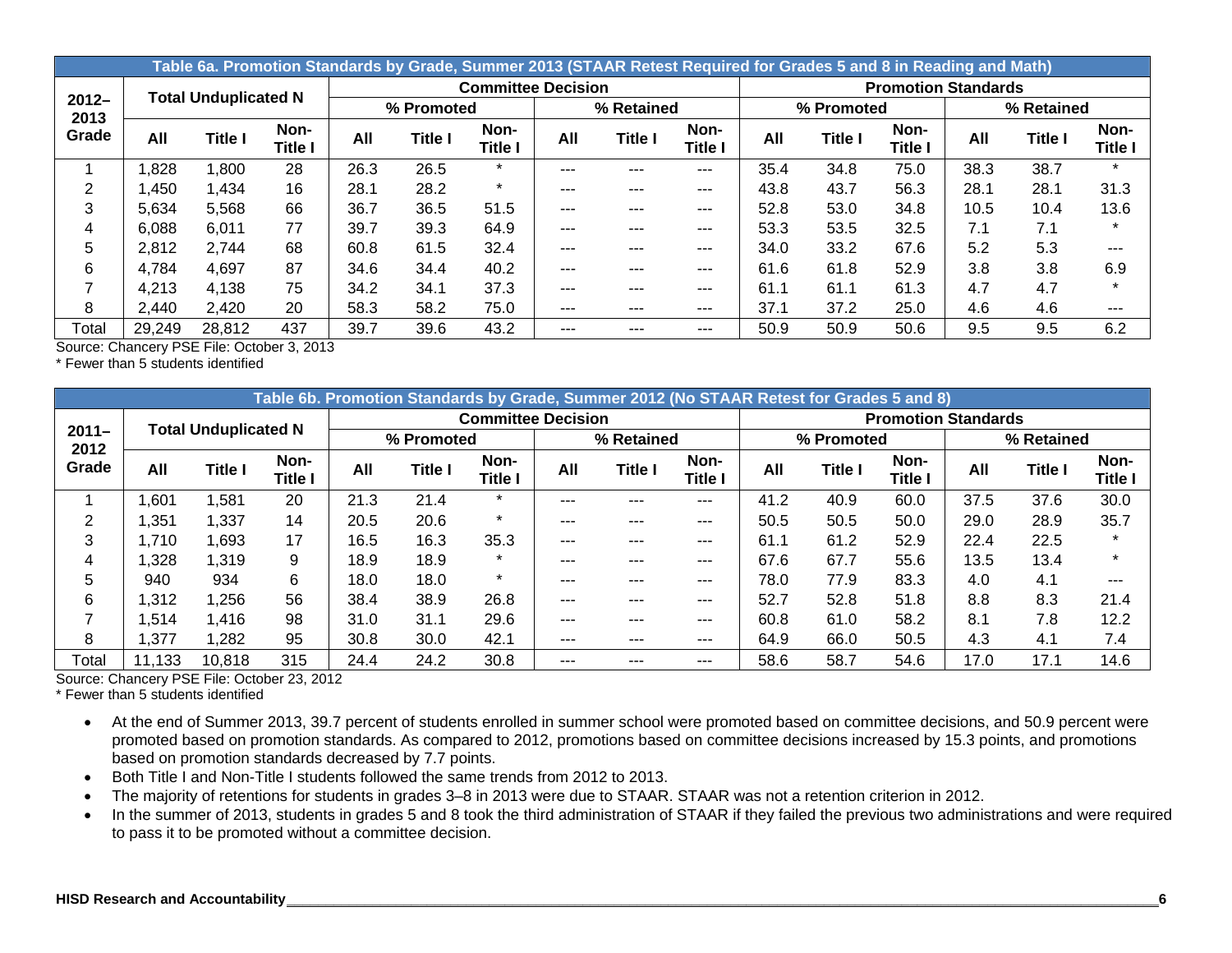|                  |         |                             |                 |      |                |                           | Table 7a. Promotion Standards by Grade Including STAAR Results, Cumulative 2013 |                |                 |      |                |                            |            |                |                 |
|------------------|---------|-----------------------------|-----------------|------|----------------|---------------------------|---------------------------------------------------------------------------------|----------------|-----------------|------|----------------|----------------------------|------------|----------------|-----------------|
|                  |         | <b>Total Unduplicated N</b> |                 |      |                | <b>Committee Decision</b> |                                                                                 |                |                 |      |                | <b>Promotion Standards</b> |            |                |                 |
| $2012 -$<br>2013 |         |                             |                 |      | % Promoted     |                           |                                                                                 | % Retained     |                 |      | % Promoted     |                            | % Retained |                |                 |
| Grade            | All     | <b>Title I</b>              | Non-<br>Title I | All  | <b>Title I</b> | Non-<br>Title l           | All                                                                             | <b>Title I</b> | Non-<br>Title I | All  | <b>Title I</b> | Non-<br>Title              | All        | <b>Title I</b> | Non-<br>Title I |
|                  | 17,264  | 15,990                      | 1,274           | 5.8  | 6.0            | 3.2                       | 0.1                                                                             | 0.1            | $- - -$         | 87.0 | 86.4           | 95.3                       | 7.1        | 7.5            | 1.5             |
| 2                | 16,738  | 15,463                      | 1,275           | 6.1  | 6.2            | 4.2                       | < 0.1                                                                           | $\star$        | $\star$         | 89.0 | 88.5           | 94.8                       | 4.9        | 5.2            | 0.9             |
| 3                | 16,284  | 14,976                      | 1,308           | 17.8 | 18.6           | 9.1                       | $\star$                                                                         | $\star$        | $- - -$         | 74.0 | 73.4           | 81.7                       | 8.1        | 8.0            | 9.1             |
| 4                | 16,021  | 14,658                      | 1,363           | 21.0 | 21.9           | 11.4                      | $\star$                                                                         | $\star$        | $--$            | 71.4 | 71.0           | 75.5                       | 7.6        | 7.1            | 13.1            |
| 5                | 15,172  | 13,906                      | 1,266           | 17.0 | 18.0           | 5.6                       | 0.1                                                                             | 0.1            | $--$            | 73.6 | 73.3           | 77.3                       | 9.4        | 8.7            | 17.1            |
| 6                | 13,363  | 12,047                      | 1,316           | 25.4 | 27.1           | 9.3                       | $\star$                                                                         | $\star$        | $- - -$         | 67.8 | 67.7           | 69.3                       | 6.8        | 5.2            | 21.4            |
|                  | 12,797  | 11.465                      | 1,332           | 26.9 | 28.6           | 12.9                      | $\star$                                                                         | $\star$        | $- - -$         | 66.1 | 66.5           | 62.4                       | 7.0        | 4.9            | 24.7            |
| 8                | 12,573  | 11,268                      | 1,305           | 30.5 | 32.5           | 13.5                      | 0.1                                                                             | 0.1            | $---$           | 61.8 | 61.8           | 61.4                       | 7.6        | 5.6            | 25.1            |
| Total            | 120,212 | 109,773                     | 10,439          | 17.9 | 18.8           | 8.7                       | < 0.1                                                                           | < 0.1          | $^\star$        | 74.8 | 74.5           | 77.0                       | 7.3        | 6.6            | 14.2            |

\* Fewer than 5 students identified

|                  |         |                             |                 |      |                |                           |         | Table 7b. Promotion Standards by Grade Not Including STAAR Results, Cumulative 2012 |                 |      |                |                            |     |                |                        |
|------------------|---------|-----------------------------|-----------------|------|----------------|---------------------------|---------|-------------------------------------------------------------------------------------|-----------------|------|----------------|----------------------------|-----|----------------|------------------------|
|                  |         | <b>Total Unduplicated N</b> |                 |      |                | <b>Committee Decision</b> |         |                                                                                     |                 |      |                | <b>Promotion Standards</b> |     |                |                        |
| $2011 -$<br>2012 |         |                             |                 |      | % Promoted     |                           |         | % Retained                                                                          |                 |      | % Promoted     |                            |     | % Retained     |                        |
| Grade            | All     | <b>Title I</b>              | Non-<br>Title I | All  | <b>Title I</b> | Non-<br>Title l           | All     | <b>Title I</b>                                                                      | Non-<br>Title l | All  | <b>Title I</b> | Non-<br>Title I            | All | <b>Title I</b> | Non-<br><b>Title I</b> |
|                  | 17,210  | 16.145                      | .065            | 5.8  | 5.5            | 7.1                       | 0.1     | 0.1                                                                                 | $\star$         | 88.3 | 88.0           | 91.7                       | 5.7 | 6.0            | 1.0                    |
| 2                | 16.561  | 15,512                      | 1,049           | 6.1  | 5.8            | 7.5                       | 0.1     | 0.1                                                                                 | $---$           | 89.9 | 89.8           | 90.9                       | 3.8 | 4.0            | 1.5                    |
| 3                | 16,712  | 15.490                      | 1,222           | 4.3  | 4.0            | 1.3                       | $\star$ | $\star$                                                                             | $\frac{1}{2}$   | 91.5 | 92.1           | 83.4                       | 4.5 | 3.6            | 15.3                   |
| 4                | 15.759  | 14,675                      | 1,084           | 3.9  | 3.7            | 0.9                       | ---     | ---                                                                                 | ---             | 93.2 | 94.1           | 81.3                       | 3.1 | 2.0            | 17.8                   |
| 5                | 15,525  | 14,367                      | 1,158           | 3.7  | 3.4            | 0.7                       | < 0.1   | < 0.1                                                                               | $---$           | 94.1 | 95.4           | 78.0                       | 2.4 | 0.8            | 21.3                   |
| 6                | 13.111  | 12.005                      | 1,106           | 15.3 | 14.0           | 10.4                      | 0.1     | 0.1                                                                                 | $\star$         | 81.0 | 82.8           | 60.5                       | 4.0 | 1.7            | 29.0                   |
|                  | 12,616  | 11,433                      | 1,183           | 16.6 | 15.1           | 12.7                      | 0.2     | 0.1                                                                                 | 0.8             | 78.9 | 81.1           | 57.9                       | 4.7 | 2.2            | 28.7                   |
| 8                | 12,608  | 11,428                      | 1,180           | 19.9 | 18.0           | 17.0                      | 0.1     | 0.1                                                                                 | $\star$         | 76.7 | 78.8           | 55.8                       | 3.6 | 1.2            | 26.9                   |
| Total            | 120,102 | 111.055                     | 9,047           | 8.7  | 8.1            | 7.2                       | 0.1     | 0.1                                                                                 | 0.2             | 87.3 | 88.4           | 74.6                       | 4.0 | 2.8            | 18.0                   |

Source: Chancery PSE File: October 23, 2012

\* Fewer than 5 students identified

 Overall, the cumulative promotion rate based on committee decisions increased from 8.7 percent in 2012 to 17.9 percent in 2013. The promotion rate based on promotion standards decreased from 87.3 percent in 2012 to 74.8 percent in 2013. STAAR was a retention criterion in 2013 but not in 2012.

 Both the percentages of Title I and Non-Title I students promoted by committee decisions decreased from 2012 to 2013, but the percentage of Title I students promoted by promotion standards decreased while the percentage of Non-Title I students increased from 2012 to 2013.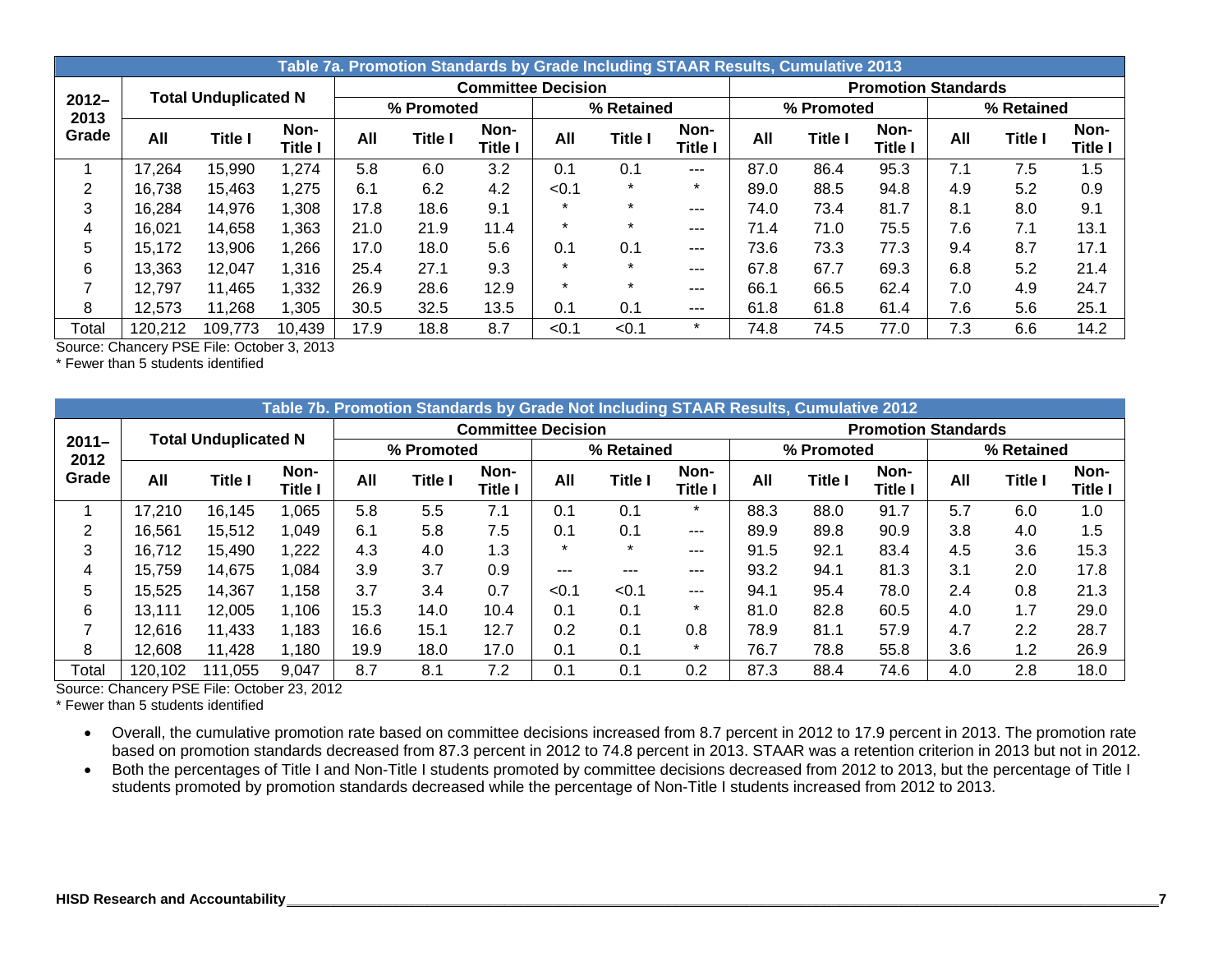#### **Figure 2. Promotion Status of Students in Grades 1–8 Based on Promotion Standards and Committee Decisions, 2011–2012 (N=120,102) and 2012–2013 (N=120,212)**



- Overall, the percentage of students promoted decreased from 96 percent in 2012 to 93 percent in 2013.
- The percentage of students promoted in the spring decreased from 88 percent to 71 percent while the percentage of students promoted in the summer increased from 83 percent to 91 percent.
- The majority of retentions for students in grades 3–8 in 2013 were due to STAAR. STAAR was not a retention criterion in 2012.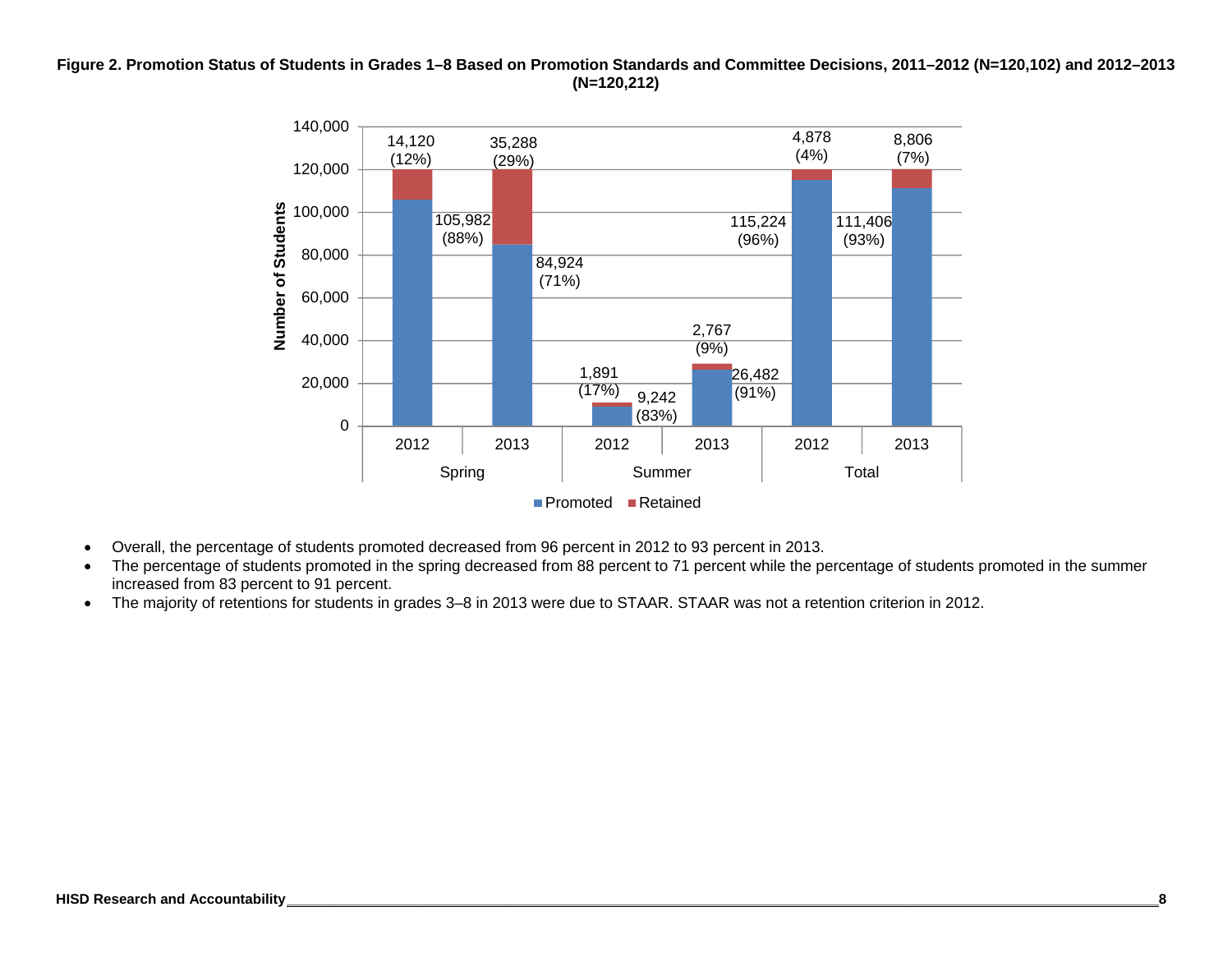#### **Figure 3. Promotion Status of Students in Grades 1–8 by Promotion Standards and Committee Decisions, 2011–2012 (N=120,102) and 2012–2013 (N=120,212)**



- The percentage of students promoted by promotion standards decreased from 87 percent in 2012 to 75 percent in 2013, and the percentage of students promoted by committee decisions increased from 9 percent in 2012 to 18 percent in 2013.
- The percentage of students retained by promotion standards increased from 4 percent in 2012 to 7 percent in 2013.

|                           | Table 8. Promotion Status Based on Committee Decisions for Students in Grades 1-8 |       |                 |     |        |        |                 |           |                 |        |  |  |  |
|---------------------------|-----------------------------------------------------------------------------------|-------|-----------------|-----|--------|--------|-----------------|-----------|-----------------|--------|--|--|--|
|                           |                                                                                   |       | 2011-2012       |     |        |        |                 | 2012-2013 |                 |        |  |  |  |
| <b>Committee Decision</b> | <b>Promoted</b>                                                                   |       | <b>Retained</b> |     | Total  |        | <b>Promoted</b> |           | <b>Retained</b> |        |  |  |  |
|                           | N                                                                                 | %     | N               | %   | N      | N      | %               | N         | %               | N      |  |  |  |
| ARD                       | ,888                                                                              | 99.3  | 13              | 0.7 | 1,901  | 3,817  | 99.3            | 25        | 0.7             | 3,842  |  |  |  |
| Attendance                | 3.516                                                                             | 99.6  | 13              | 0.4 | 3,529  | 2,379  | 100.0           |           | < 0.1           | 2,380  |  |  |  |
| Grade Placement           | 4,905                                                                             | 98.9  | 57              | 1.1 | 4,962  | 15,327 | 99.9            | 21        | 0.1             | 15,348 |  |  |  |
| Principal Plan            | 26                                                                                | 100.0 |                 |     | 26     | 17     | 100.0           |           |                 |        |  |  |  |
| School Waiver             |                                                                                   |       |                 |     |        |        | 100.0           |           |                 |        |  |  |  |
| Total                     | 10,335                                                                            | 99.2  | 83              | 0.8 | 10,418 | 21,541 | 99.8            | 47        | 0.2             | 21,588 |  |  |  |

Source: Chancery PSE File: October 23, 2012; October 3, 2013

The total number of committee decisions more than doubled from 10,418 in 2012 to 21,588 in 2013.

 $\bullet$ Grade placement committee decisions account for the largest percentage of committee decisions in 2012 and 2013.

#### **HISD Research and Accountability \_\_\_\_\_\_\_\_\_\_\_\_\_\_\_\_\_\_\_\_\_\_\_\_\_\_\_\_\_\_\_\_\_\_\_\_\_\_\_\_\_\_\_\_\_\_\_\_\_\_\_\_\_\_\_\_\_\_\_\_\_\_\_\_\_\_\_\_\_\_\_\_\_\_\_\_\_\_\_\_\_\_\_\_\_\_\_\_\_\_\_\_\_\_\_\_\_\_\_\_\_\_\_\_\_\_\_\_\_\_\_\_9**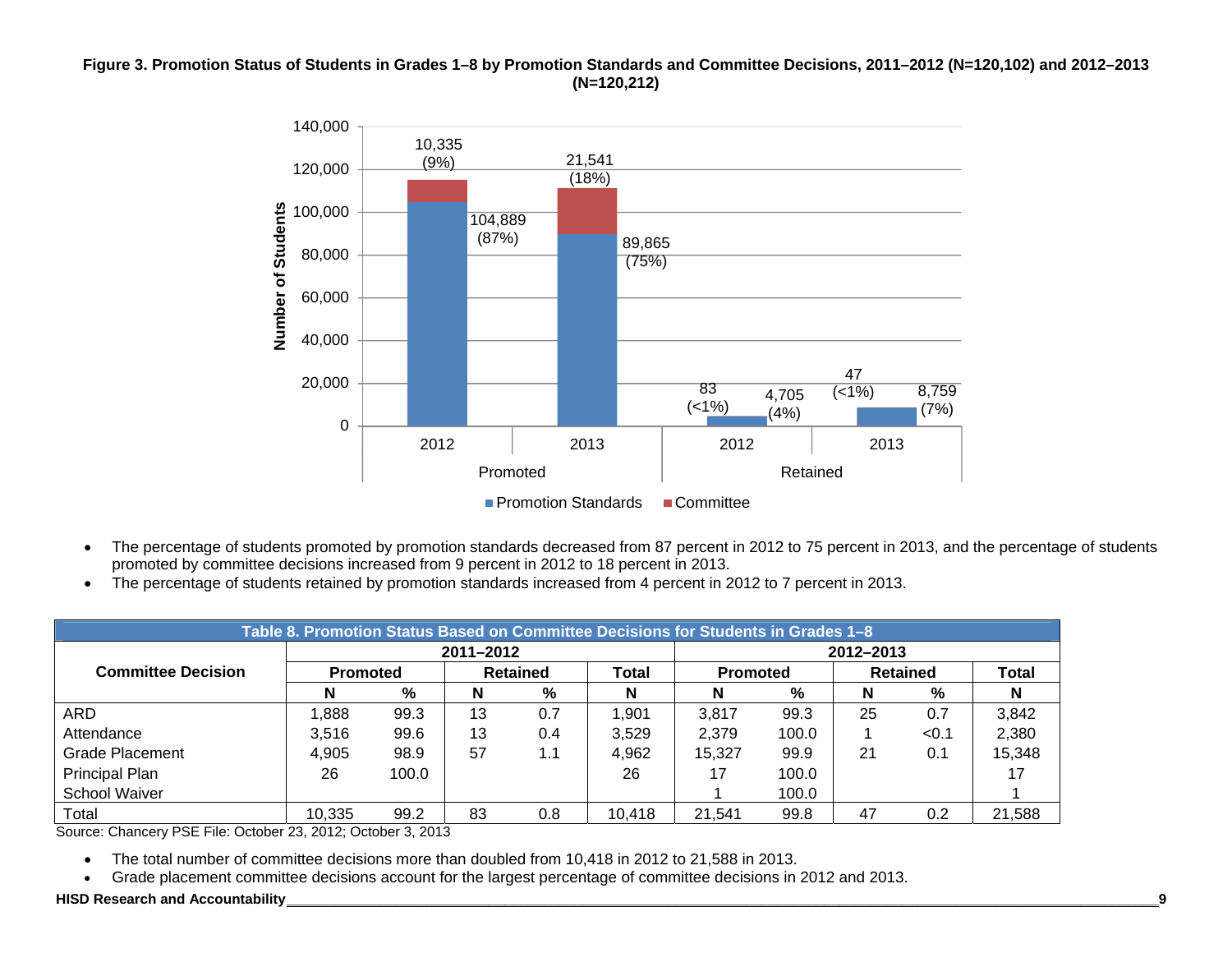|       |                        |                 |      |                 |         | Table 9a. Promotion Status of Students in Grades 1–8 Based on Actual Grade Levels |                 |      |                 |     |  |  |
|-------|------------------------|-----------------|------|-----------------|---------|-----------------------------------------------------------------------------------|-----------------|------|-----------------|-----|--|--|
|       | 2011-2012<br>2012-2013 |                 |      |                 |         |                                                                                   |                 |      |                 |     |  |  |
| Grade | <b>Total</b>           | <b>Promoted</b> |      | <b>Retained</b> |         | <b>Total</b>                                                                      | <b>Promoted</b> |      | <b>Retained</b> |     |  |  |
|       | N                      | N               | %    | N               | %       | N                                                                                 | N               | %    | N               | %   |  |  |
|       | 15,532                 | 14,789          | 95.2 | 743             | 4.8     | 15,650                                                                            | 14,848          | 94.9 | 802             | 5.1 |  |  |
| っ     | 14,970                 | 14.521          | 97.0 | 449             | 3.0     | 15,279                                                                            | 14,825          | 97.0 | 454             | 3.0 |  |  |
| 3     | 15,025                 | 14,627          | 97.4 | 398             | $2.6\,$ | 14,902                                                                            | 14,292          | 95.9 | 610             | 4.1 |  |  |
| 4     | 14,066                 | 13.874          | 98.6 | 192             | 1.4     | 14.417                                                                            | 13.973          | 96.9 | 444             | 3.1 |  |  |
| 5     | 12,105                 | 12,054          | 99.6 | 51              | 0.4     | 11,755                                                                            | 11,607          | 98.7 | 148             | 1.3 |  |  |
| 6     | 11,796                 | 11,679          | 99.0 | 117             | 1.0     | 12,151                                                                            | 11,961          | 98.4 | 190             | 1.6 |  |  |
|       | 11,385                 | 11,237          | 98.7 | 148             | 1.3     | 11,715                                                                            | 11,491          | 98.1 | 224             | 1.9 |  |  |
| 8     | 10.695                 | 10.634          | 99.4 | 61              | 0.6     | 10,847                                                                            | 10,622          | 97.9 | 225             | 2.1 |  |  |
| Total | 105,574                | 103,415         | 98.0 | 2,159           | 2.0     | 106.716                                                                           | 103.619         | 97.1 | 3.097           | 2.9 |  |  |

Source: Chancery PSE File: October 23, 2012; October 3, 2013

Note: Records with errors and students not returning were not included.

- Only students who were in grades 1–8 in 2012–2013 and who had a valid grade level for 2013–2014 are included.
- Based on actual Fall 2013 grade levels, 97.1 percent of students were promoted and 2.9 percent were retained.

|       | Table 9b. Promotion Status of Students in Grades 9-12 Based on Actual Grade Levels |                 |           |                 |      |              |                 |           |                 |      |  |  |  |
|-------|------------------------------------------------------------------------------------|-----------------|-----------|-----------------|------|--------------|-----------------|-----------|-----------------|------|--|--|--|
|       |                                                                                    |                 | 2011-2012 |                 |      |              |                 | 2012-2013 |                 |      |  |  |  |
| Grade | Total                                                                              | <b>Promoted</b> |           | <b>Retained</b> |      | <b>Total</b> | <b>Promoted</b> |           | <b>Retained</b> |      |  |  |  |
|       | N                                                                                  | N               | %         | N               | %    | N            | N               | %         | N               | %    |  |  |  |
| 9     | 11,969                                                                             | 10,303          | 86.1      | .666            | 13.9 | 12,164       | 10,343          | 85.0      | 1,821           | 15.0 |  |  |  |
| 10    | 10,069                                                                             | 9.093           | 90.3      | 976             | 9.7  | 9,985        | 9,104           | 91.2      | 881             | 8.8  |  |  |  |
| 11    | 9,786                                                                              | 8.865           | 90.6      | 921             | 9.4  | 9,648        | 8.794           | 91.1      | 854             | 8.9  |  |  |  |
| 12    | 10.359                                                                             | 9,684*          | 93.5      | 675             | 6.5  | 10,246       | 9,487*          | 92.6      | 759             | 7.4  |  |  |  |

Source: PEIMS Fall Snapshot and PEIMS ADA

Note: Students not returning were not included.

\*Includes high school graduates

• The promotion rate decreased for students in grades 9 and 12 but increased for students in grades 10 and 11 from the previous year to the current year.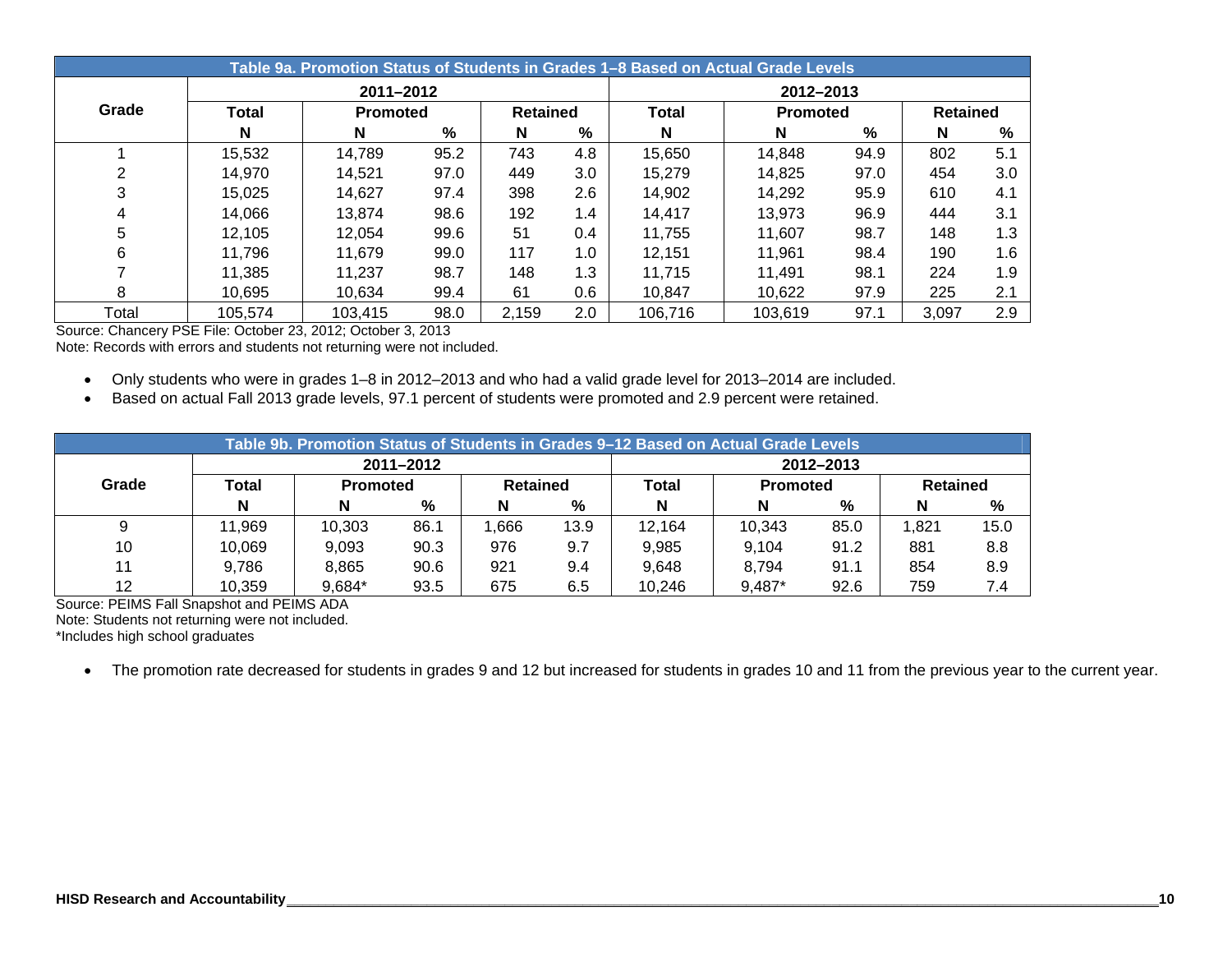



• Based on actual Fall 2013 grade levels, the percentage of students promoted stayed at 86 percent. The percentage of students retained increased from 2 percent in 2012 to 3 percent in 2013, and the percentage of students who did not return decreased from 12 percent in 2012 to 11 percent in 2013.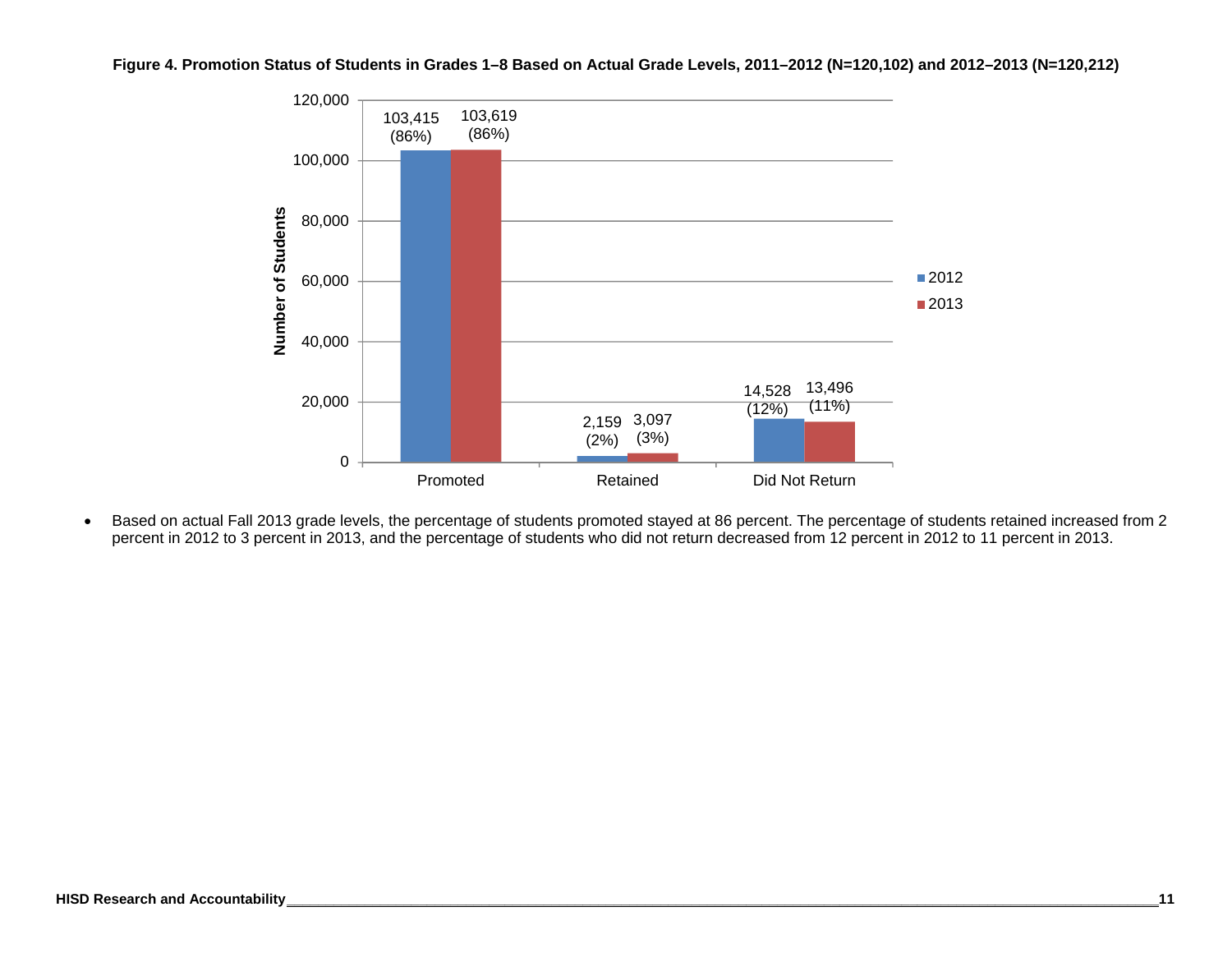|                                          | Table 10a. Spring 2013 Students in Grades 1–8 who were Retained 2 or more times in HISD in Grades 1–8 Since 2003 |                    |                                  |                                        |                 |                |                                 |                |                   |                                           |                                              |  |  |  |
|------------------------------------------|------------------------------------------------------------------------------------------------------------------|--------------------|----------------------------------|----------------------------------------|-----------------|----------------|---------------------------------|----------------|-------------------|-------------------------------------------|----------------------------------------------|--|--|--|
| Spring 2013<br>Grade                     | Total<br><b>Retained 2</b><br>or more<br>times                                                                   | American<br>Indian | Asian/Pacific<br><b>Islander</b> | <b>Black or</b><br>African<br>American | <b>Hispanic</b> | White          | <b>Not</b><br><b>Identified</b> | LEP<br>(N)     | <b>LEP</b><br>(%) | <b>Special</b><br><b>Education</b><br>(N) | <b>Special</b><br><b>Education</b><br>$(\%)$ |  |  |  |
|                                          | 8                                                                                                                |                    |                                  | $\mathcal{P}$                          | 4               |                | $\mathcal{P}$                   | $\overline{2}$ | 25.0              | 3                                         | 37.5                                         |  |  |  |
|                                          | 38                                                                                                               |                    |                                  | 22                                     | 14              |                |                                 | 9              | 23.7              | 10                                        | 26.3                                         |  |  |  |
| 3                                        | 71                                                                                                               |                    |                                  | 40                                     | 30              |                |                                 | 24             | 33.8              | 22                                        | 31.0                                         |  |  |  |
|                                          | 97                                                                                                               |                    |                                  | 43                                     | 53              |                |                                 | 37             | 38.1              | 24                                        | 24.7                                         |  |  |  |
| 5                                        | 148                                                                                                              |                    |                                  | 60                                     | 88              |                |                                 | 56             | 37.8              | 61                                        | 41.2                                         |  |  |  |
| 6                                        | 226                                                                                                              |                    |                                  | 81                                     | 143             | $\mathfrak{p}$ |                                 | 81             | 35.8              | 90                                        | 39.8                                         |  |  |  |
|                                          | 261                                                                                                              |                    | 3                                | 85                                     | 171             |                |                                 | 90             | 34.5              | 71                                        | 27.2                                         |  |  |  |
| 8                                        | 381                                                                                                              |                    |                                  | 136                                    | 240             | 3              |                                 | 108            | 28.3              | 121                                       | 31.8                                         |  |  |  |
| <b>Total Retained 2</b><br>or more times | 1,230                                                                                                            | 2                  | 5                                | 469                                    | 743             | 8              | 3                               | 407            | 33.1              | 402                                       | 32.7                                         |  |  |  |
| <b>Total Enrolled</b>                    | 120,212                                                                                                          | 134                | 2,831                            | 22,076                                 | 61,626          | 6,484          | 27,061                          | 41,561         | 33.7              | 11,049                                    | 9.0                                          |  |  |  |
| % Retained                               | 1.0                                                                                                              | 1.5                | 0.2                              | 2.1                                    | 1.2             | 0.1            | < 0.1                           | 1.0            |                   | 3.6                                       |                                              |  |  |  |

Sources: Chancery PSE File: October 3, 2013; PEIMS ADA

|                                   | Table 10b. Spring 2012 Students in Grades 1–8 who were Retained 2 or more times in HISD in Grades 1–8 Since 2002 |                    |                                         |                                               |                 |       |                                 |            |                      |                                           |                                              |  |  |  |
|-----------------------------------|------------------------------------------------------------------------------------------------------------------|--------------------|-----------------------------------------|-----------------------------------------------|-----------------|-------|---------------------------------|------------|----------------------|-------------------------------------------|----------------------------------------------|--|--|--|
| Spring 2012<br>Grade              | Total<br><b>Retained 2</b><br>or more<br>times                                                                   | American<br>Indian | <b>Asian/Pacific</b><br><b>Islander</b> | <b>Black or</b><br><b>African</b><br>American | <b>Hispanic</b> | White | <b>Not</b><br><b>Identified</b> | LEP<br>(N) | <b>LEP</b><br>$(\%)$ | <b>Special</b><br><b>Education</b><br>(N) | <b>Special</b><br><b>Education</b><br>$(\%)$ |  |  |  |
|                                   |                                                                                                                  |                    |                                         | 5.                                            | 4               |       |                                 | 3          | 33.3                 |                                           | 11.1                                         |  |  |  |
| 2                                 | 30                                                                                                               |                    |                                         | 20                                            | 10              |       |                                 | 8          | 26.7                 | 10                                        | 33.3                                         |  |  |  |
| 3                                 | 92                                                                                                               |                    |                                         | 43                                            | 49              |       |                                 | 34         | 37.0                 | 26                                        | 28.3                                         |  |  |  |
|                                   | 147                                                                                                              |                    |                                         | 63                                            | 84              |       |                                 | 59         | 40.1                 | 56                                        | 38.1                                         |  |  |  |
| 5.                                | 215                                                                                                              |                    |                                         | 82                                            | 132             |       |                                 | 86         | 40.0                 | 90                                        | 41.9                                         |  |  |  |
| 6                                 | 265                                                                                                              |                    | 2                                       | 99                                            | 162             |       |                                 | 97         | 36.6                 | 81                                        | 30.6                                         |  |  |  |
|                                   | 333                                                                                                              | 2                  |                                         | 110                                           | 218             | 3     |                                 | 116        | 34.8                 | 101                                       | 30.3                                         |  |  |  |
| 8                                 | 434                                                                                                              |                    |                                         | 131                                           | 301             | 2     |                                 | 140        | 32.3                 | 139                                       | 32.0                                         |  |  |  |
| Total Retained 2<br>or more times | 1,525                                                                                                            | 3                  | $\overline{2}$                          | 553                                           | 960             |       | 0                               | 543        | 35.6                 | 504                                       | 33.0                                         |  |  |  |
| <b>Total Enrolled</b>             | 120.102                                                                                                          | 126                | 3,319                                   | 25,698                                        | 68,488          | 7,893 | 14,578                          | 41,020     | 34.2                 | 10,478                                    | 8.7                                          |  |  |  |
| % Retained                        | 1.3                                                                                                              | 2.4                | 0.1                                     | 2.2                                           | 1.4             | 0.1   | 0.0                             | 1.3        |                      | 4.8                                       |                                              |  |  |  |

Sources: Chancery PSE File: October 23, 2012; PEIMS ADA

- The total enrollment numbers include those students listed in grades 1–8 in the Chancery PSE file. Students were considered "Retained" if they stayed in the same grade level during consecutive school years assuming that valid grade level data were found during previous school years.
- Among the students enrolled in grades 1–8 during the spring semester of 2013, 1.0 percent was retained two or more times in HISD since 2003. This is a slight decrease from 2012 when 1.3 percent of students in grades 1–8 were retained two or more times.
- Of the 1,230 students enrolled in grades 1–8 during the spring of 2013 and who were retained two or more times in HISD since 2003, 33.1 percent were LEP students and 32.7 percent were in Special Education.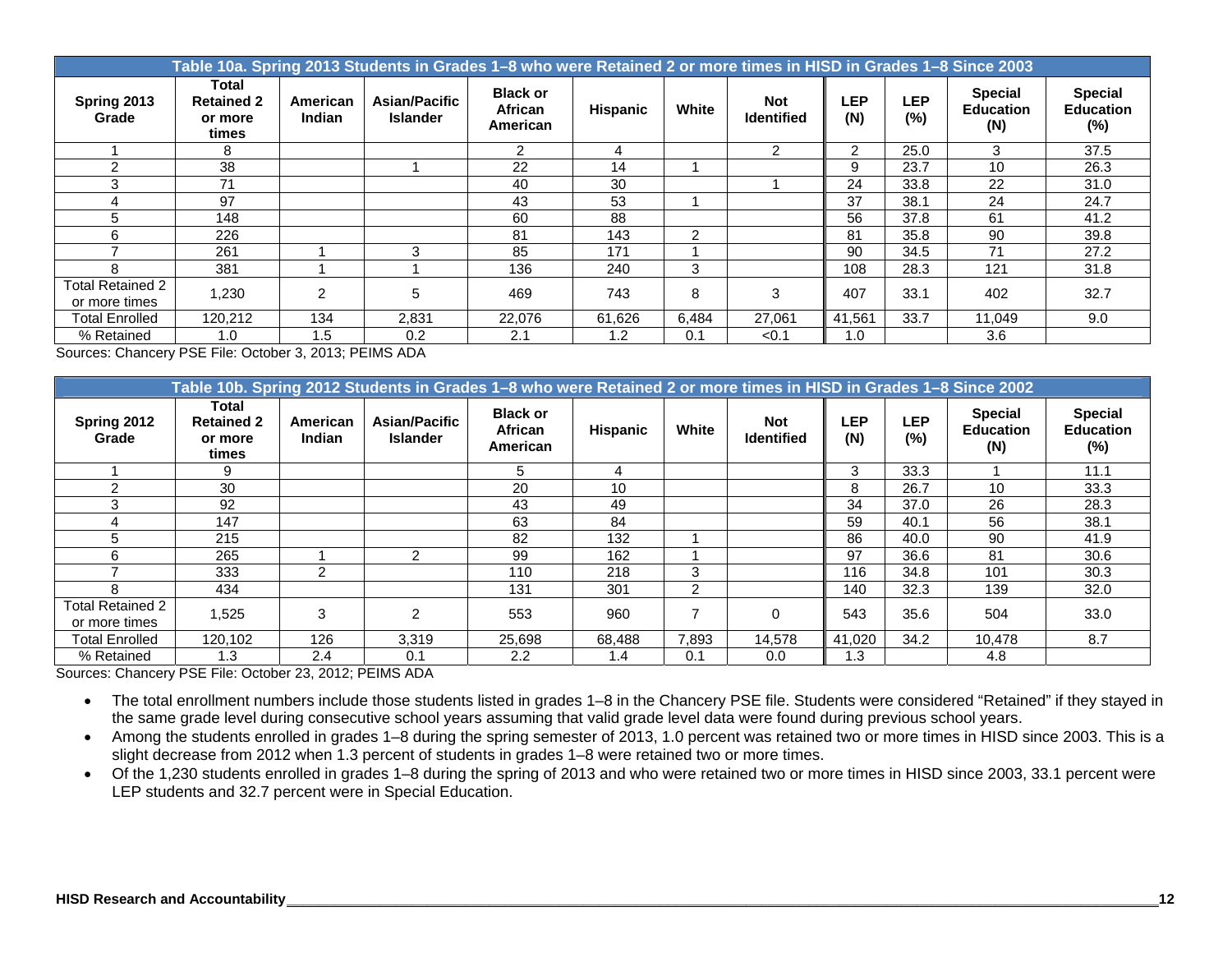|                      | Table 11a. Spring 2013 Students in Grades 1–8 who were Retained in 2012 and at least One Additional Time in HISD in Grades 1–8 Since 2003 |                           |                                         |                                        |                 |                |                                 |         |         |                                 |                                 |  |  |  |
|----------------------|-------------------------------------------------------------------------------------------------------------------------------------------|---------------------------|-----------------------------------------|----------------------------------------|-----------------|----------------|---------------------------------|---------|---------|---------------------------------|---------------------------------|--|--|--|
| Spring 2013<br>Grade | <b>Total</b><br><b>Retained</b>                                                                                                           | American<br><b>Indian</b> | <b>Asian/Pacific</b><br><b>Islander</b> | <b>Black or</b><br>African<br>American | <b>Hispanic</b> | White          | <b>Not</b><br><b>Identified</b> | LEP (N) | LEP (%) | <b>Special</b><br>Education (N) | <b>Special</b><br>Education (%) |  |  |  |
|                      | 8                                                                                                                                         |                           |                                         |                                        | 4               |                | 2                               | 2       | 25.0    |                                 | 37.5                            |  |  |  |
|                      | 31                                                                                                                                        |                           |                                         | 18                                     | 11              |                |                                 |         | 22.6    | 8                               | 25.8                            |  |  |  |
|                      | 42                                                                                                                                        |                           |                                         | 21                                     | 20              |                |                                 | 17      | 40.5    | 6                               | 14.3                            |  |  |  |
|                      | 17                                                                                                                                        |                           |                                         |                                        | 9               |                |                                 |         | 41.2    |                                 | 5.9                             |  |  |  |
| 5                    | 11                                                                                                                                        |                           |                                         |                                        | 9               |                |                                 | 3       | 27.3    |                                 | 27.3                            |  |  |  |
|                      | 38                                                                                                                                        |                           |                                         | 15                                     | 23              |                |                                 | 11      | 28.9    |                                 | 18.4                            |  |  |  |
|                      | 47                                                                                                                                        |                           |                                         | 14                                     | 33              |                |                                 | 18      | 38.3    | 8                               | 17.0                            |  |  |  |
| я                    | 29                                                                                                                                        |                           |                                         | 13                                     | 15              |                |                                 |         | 24.1    | 8                               | 27.6                            |  |  |  |
| Total<br>Retained    | 223                                                                                                                                       | $\Omega$                  |                                         | 92                                     | 124             | $\overline{2}$ | 3                               | 72      | 32.3    | 44                              | 19.7                            |  |  |  |
| Total Enrolled       | 120.212                                                                                                                                   | 134                       | 2,831                                   | 22.076                                 | 61.626          | 6,484          | 27,061                          | 41,561  | 33.7    | 11,049                          | 9.0                             |  |  |  |
| % Enrolled           | 0.2                                                                                                                                       | 0.0                       | 0.1                                     | 0.4                                    | 0.2             | 0.0            | 0.0                             | 0.2     |         | 0.4                             |                                 |  |  |  |

Sources: Chancery PSE File: October 3, 2013; PEIMS ADA

|                       | Table 11b. Spring 2012 Students in Grades 1–8 who were Retained in 2011 and at least One Additional Time in HISD in Grades 1–8 Since 2002 |                           |                                  |                                        |                 |          |                                 |         |         |                                        |                                 |  |  |
|-----------------------|-------------------------------------------------------------------------------------------------------------------------------------------|---------------------------|----------------------------------|----------------------------------------|-----------------|----------|---------------------------------|---------|---------|----------------------------------------|---------------------------------|--|--|
| Spring 2012<br>Grade  | Total<br><b>Retained</b>                                                                                                                  | American<br><b>Indian</b> | Asian/Pacific<br><b>Islander</b> | <b>Black or</b><br>African<br>American | <b>Hispanic</b> | White    | <b>Not</b><br><b>Identified</b> | LEP (N) | LEP (%) | <b>Special</b><br><b>Education (N)</b> | <b>Special</b><br>Education (%) |  |  |
|                       | 9                                                                                                                                         |                           |                                  |                                        |                 |          |                                 | 3       | 33.3    |                                        | 11.1                            |  |  |
|                       | 23                                                                                                                                        |                           |                                  | 14                                     | 9               |          |                                 | 8       | 34.8    |                                        | 30.4                            |  |  |
|                       | 52                                                                                                                                        |                           |                                  | 19                                     | 33              |          |                                 | 19      | 36.5    |                                        | 17.3                            |  |  |
|                       | 23                                                                                                                                        |                           |                                  |                                        | 14              |          |                                 | 10      | 43.5    |                                        | 26.1                            |  |  |
|                       | 19                                                                                                                                        |                           |                                  |                                        | 12              |          |                                 | 11      | 57.9    |                                        | 10.5                            |  |  |
| ี                     | 44                                                                                                                                        |                           |                                  | 15                                     | 29              |          |                                 | 19      | 43.2    | ħ                                      | 11.4                            |  |  |
|                       | 42                                                                                                                                        |                           |                                  | 13                                     | 29              |          |                                 | 16      | 38.1    |                                        | 11.9                            |  |  |
|                       | 26                                                                                                                                        |                           |                                  | 8                                      | 18              |          |                                 | 9       | 34.6    |                                        | 26.9                            |  |  |
| Total<br>Retained     | 238                                                                                                                                       | $\Omega$                  |                                  | 90                                     | 148             | $\Omega$ | $\Omega$                        | 95      | 39.9    | 42                                     | 17.6                            |  |  |
| <b>Total Enrolled</b> | 120.102                                                                                                                                   | 126                       | 3,319                            | 25,698                                 | 68,488          | 7.893    | 14.578                          | 41,020  | 34.2    | 10,478                                 | 8.7                             |  |  |
| % Enrolled            | 0.2                                                                                                                                       | 0.0                       | 0.0                              | 0.4                                    | 0.2             | 0.0      | 0.0                             | 0.2     |         | 0.4                                    |                                 |  |  |

Sources: Chancery PSE File: October 23, 2012; PEIMS ADA

 Among the students enrolled in grades 1–8 during the spring semester of 2013, 0.2 percent were retained in 2012 and at least one additional time in HISD since 2003. This percentage remains unchanged from 2012.

 Of the 223 students enrolled in grades 1–8 during the spring of 2013 and who were retained in 2012 and at least one additional time in HISD since 2003, 32.3 were LEP students and 19.7 percent were in Special Education.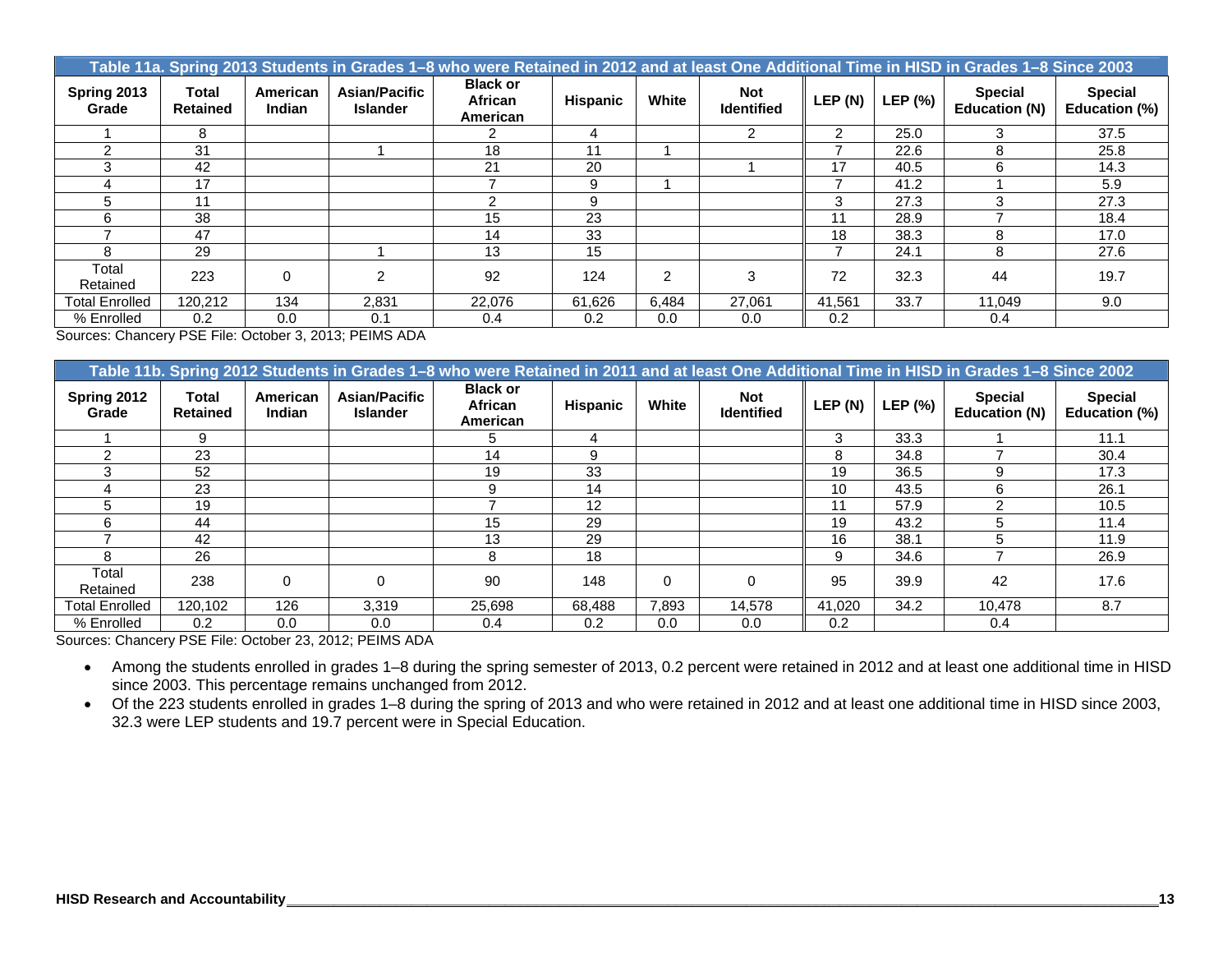|                |      |                            |      | Table 12. HISD Summer School Attendance, 2012 and 2013 |      |                          |
|----------------|------|----------------------------|------|--------------------------------------------------------|------|--------------------------|
| Grade          |      | <b>Promotion Standards</b> |      | <b>Campus Enrichment</b>                               |      | <b>Special Education</b> |
|                | 2012 | 2013                       | 2012 | 2013                                                   | 2012 | 2013                     |
| EE             | ---  |                            | 92.6 | ---                                                    | 79.0 | 90.9                     |
| <b>PK</b>      | ---  |                            | 81.3 |                                                        | 84.3 | 94.4                     |
| KG             | ---  |                            | 82.9 |                                                        | 81.9 | 90.8                     |
| 1              | 84.0 | 90.6                       | 82.0 | 88.9                                                   | 75.9 | 86.6                     |
| $\overline{2}$ | 85.6 | 92.2                       | 82.8 | 89.7                                                   | 78.3 | 90.4                     |
| 3              | 88.2 | 95.3                       | 82.5 | 88.8                                                   | 76.6 | 84.1                     |
| 4              | 88.8 | 95.5                       | 80.1 | 89.1                                                   | 79.7 | 84.1                     |
| 5              | 89.6 | 94.9                       | 81.3 | 89.4                                                   | 83.8 | 87.5                     |
| 6              | 83.3 | 94.1                       | 80.6 | 96.0                                                   | 90.7 | 96.2                     |
| 7              | 83.4 | 93.2                       | 83.2 | 93.2                                                   | 82.5 | 92.9                     |
| 8              | 81.1 | 90.9                       | 82.1 | 93.0                                                   | 88.9 | 93.3                     |
| Total          | 85.1 | 94.0                       | 81.9 | 89.9                                                   | 79.8 | 89.5                     |

Source: Chancery PSE File: October 23, 2012; October 3, 2013

- Overall, summer school attendance increased from 2012 to 2013.
- In 2013, students who attended summer school for promotion standards had a higher attendance rate at 94.0 percent compared to students who attended summer school for campus enrichment (89.9 percent).

| Table 13: Summer School 2013, Pre-test and Post-test Score Change |       |      |
|-------------------------------------------------------------------|-------|------|
|                                                                   |       | $\%$ |
| Increased                                                         | 6,992 | 70.8 |
| No Change                                                         | 571   | 5.8  |
| Decreased                                                         | 2,309 | 23.4 |
| -otal                                                             | 9.872 |      |

Source: EdPlan: November 8, 2013

- Of the 32,383 students in grades K–8 who attended summer school in 2013, only 9,872 students (30.5 percent) recorded both a pre-test and a post-test score.
- For students who recorded both a pre-test and a post-test score, the average pre-test score was 34, and the average post-test score was 47.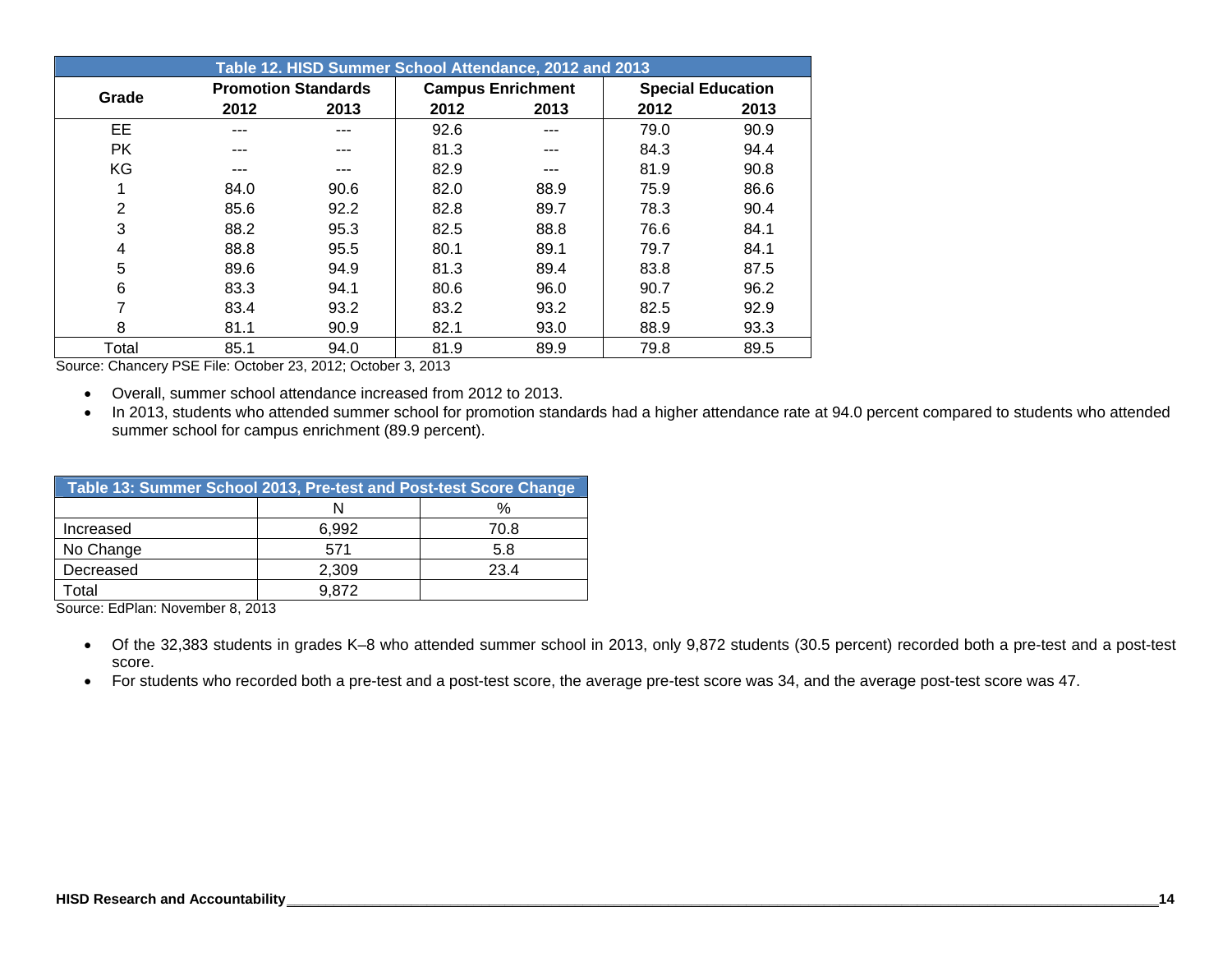|                           |               |               |      |      |      |                                  |       |      |                                   |      |       | Table 14a. High School Summer School: Enrollment by EOC Subject Area, Summer 2013 |              |              |                                                       |       |              |
|---------------------------|---------------|---------------|------|------|------|----------------------------------|-------|------|-----------------------------------|------|-------|-----------------------------------------------------------------------------------|--------------|--------------|-------------------------------------------------------|-------|--------------|
|                           | <b>Spring</b> | <b>Summer</b> |      |      |      |                                  |       |      |                                   |      |       | <b>Regular Summer School Courses Taken by EOC Subject Area</b>                    |              |              |                                                       |       |              |
| $2012 -$<br>2013<br>Grade | N             | N             | %    | Eng  | Eng  | Non-<br><b>EOC</b><br><b>ELA</b> | Alg I | Geom | Non-<br><b>EOC</b><br><b>Math</b> | Bio  | Chem  | Non-<br><b>EOC</b><br><b>Science</b>                                              | World<br>Geo | World<br>His | Non-<br><b>EOC</b><br><b>Social</b><br><b>Studies</b> | Other | <b>Total</b> |
| 9                         | 15,815        | 3,533         | 22.3 | 895  | 119  | 29                               | .218  | 236  | 124                               | .262 | 121   | 16                                                                                | 679          | 94           | 34                                                    | 2,190 | 7,017        |
| 10                        | 12,226        | 2,752         | 22.5 | 82   | 716  | 116                              | 168   | 732  | 405                               | 178  | 986   | 49                                                                                | 86           | 461          | 79                                                    | ,422  | 5,480        |
| 11                        | 11,449        | 2,238         | 19.5 | 51   | 151  | 680                              | 99    | 182  | 941                               | 105  | 435   | 219                                                                               | 56           | 119          | 624                                                   | 924   | 4,586        |
| 12                        | 10,435        | 660           | 6.3  | 6.   | 21   | 447                              | 96    | 65   | 139                               | 50   | 29    | 81                                                                                | 79           | 23           | 115                                                   | 480   | ,631         |
| Total                     | 49,925        | 9,183         | 18.4 | 1034 | 1007 | ,272                             | ,581  | .215 | .609                              | ,595 | 1,571 | 365                                                                               | 900          | 697          | 852                                                   | 5,016 | 18,714       |
|                           |               |               |      | 5.5% | 5.4% | 6.8%                             | 8.4%  | 6.5% | 8.6%                              | 8.5% | 8.4%  | 2.0%                                                                              | 4.8%         | 3.7%         | 4.6%                                                  | 26.8% |              |

Source: Chancery: September 23, 2013

|                    |        |               |      |         |                                  |       |                                   |            | Table 14b. High School Summer School: Enrollment by EOC Subject Area, Summer 2012 |              |                                                       |              |        |
|--------------------|--------|---------------|------|---------|----------------------------------|-------|-----------------------------------|------------|-----------------------------------------------------------------------------------|--------------|-------------------------------------------------------|--------------|--------|
|                    | Spring | <b>Summer</b> |      |         |                                  |       |                                   |            | Regular Summer School Courses Taken by EOC Subject Area                           |              |                                                       |              |        |
| 2011-2012<br>Grade | N      | N             | %    | Eng I   | Non-<br><b>EOC</b><br><b>ELA</b> | Alg I | Non-<br><b>EOC</b><br><b>Math</b> | <b>Bio</b> | Non-<br><b>EOC</b><br><b>Science</b>                                              | World<br>Geo | Non-<br><b>EOC</b><br><b>Social</b><br><b>Studies</b> | <b>Other</b> | Total  |
| 9                  | 14,724 | 4,727         | 32.1 | 1,463   | 530                              | 1,523 | 532                               | 1,636      | 252                                                                               | 1,067        | 166                                                   | 2,897        | 10,066 |
| 10                 | 11,980 | 2,293         | 19.1 | 62      | 689                              | 149   | 1,431                             | 442        | 612                                                                               | 99           | 597                                                   | 580          | 4,661  |
| 11                 | 11,094 | 2,292         | 20.7 | 79      | 729                              | 103   | 1,240                             | 112        | 905                                                                               | 60           | 608                                                   | 806          | 4,642  |
| 12                 | 10,616 | 434           | 4.1  | 11      | 184                              | 11    | 136                               | 20         | 87                                                                                |              | 65                                                    | 226          | 747    |
| Total              | 48,414 | 9,746         | 20.1 | 1,615   | 2,132                            | 1,786 | 3,339                             | 2,210      | 1,856                                                                             | 1,233        | 1,436                                                 | 4,509        | 20,116 |
|                    |        |               |      | $8.0\%$ | 10.6%                            | 8.9%  | 16.6%                             | 11.0%      | 9.2%                                                                              | 6.1%         | 7.1%                                                  | 22.4%        |        |

Source: Chancery: November 9, 2012

- The total number of high school students enrolled in HISD summer school decreased from 9,746 (20.1 percent) in 2012 to 9,183 (18.4 percent) in 2013.
- On average in 2013, the 9,183 students were enrolled in 2.0 courses per student.
- In 2013, the greatest percentage of courses taken in regular summer school were "other" courses (26.8 percent), followed by non-EOC math courses (8.6 percent), Biology (8.5 percent), Algebra I (8.4 percent), and Chemistry (8.4 percent).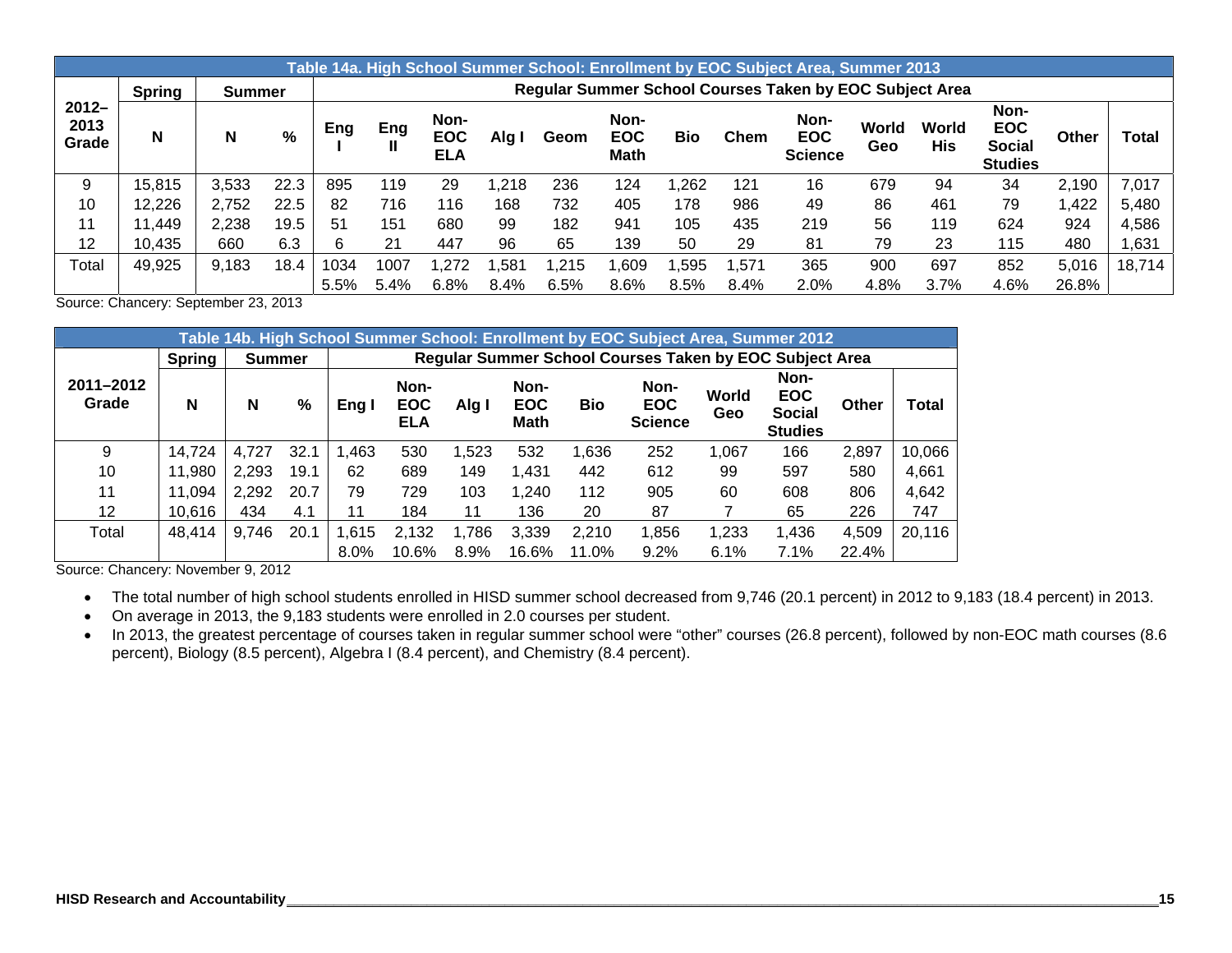|                  | Table 15a. High School Summer School: Completed by EOC Subject Area, Summer 2013 |       |        |      |                |      |       |      |                         |      |       |            |       |      |      |                           |     |                  |     |                  |     |                                     |     |       |       |      |
|------------------|----------------------------------------------------------------------------------|-------|--------|------|----------------|------|-------|------|-------------------------|------|-------|------------|-------|------|------|---------------------------|-----|------------------|-----|------------------|-----|-------------------------------------|-----|-------|-------|------|
| $2012 -$<br>2013 | Eng I                                                                            |       | Eng II |      | Non-EOC<br>ELA |      | Alg I |      | Non-EOC<br>Geom<br>Math |      |       | <b>Bio</b> |       | Chem |      | Non-EOC<br><b>Science</b> |     | <b>World Geo</b> |     | <b>World His</b> |     | Non-EOC<br>Social<br><b>Studies</b> |     | Other |       |      |
| Grade            |                                                                                  | %     |        | %    | N              | %    | N     | %    | N                       | %    | N     | %          | N     | %    |      | %                         | N   | %                |     | %                | N   | %                                   | N   | %     | N     | %    |
| 9                | 849                                                                              | 94.9  | 110    | 92.4 | 28             | 96.6 | .145  | 94.0 | 232                     | 98.3 | 123   | 99.2       | 1.201 | 95.2 | 109  | 90.                       | 16  | 100.0            | 673 | 99.7             | 91  | 96.8                                | 34  | 100.0 | 2,103 | 96.0 |
| 10               | 79                                                                               | 96.3  | 693    | 96.8 | 109            | 94.0 | 160   | 95.2 | 722                     | 98.6 | 398   | 98.3       | 175   | 98.3 | 954  | 96.8                      | 48  | 98.0             | 85  | 98.8             | 455 | 98.7                                | 76  | 96.2  | 1,378 | 96.9 |
|                  | 49                                                                               | 96.   | 149    | 98.7 | 643            | 94.6 | 98    | 99.0 | 179                     | 98.4 | 920   | 97.8       | 100   | 95.2 | 427  | 98.2                      | 199 | 90.9             | 56  | 100.0            | 117 | 98.3                                | 584 | 93.6  | 806   | 87.2 |
| 12               |                                                                                  | 100.0 | 16     | 76.2 | 378            | 84.6 | 51    | 53.1 | 50                      | 76.9 | 131   | 94.2       | 35    | 70.0 | 29   | 100.0                     | 76  | 93.8             | 44  | 55.7             | 21  | 91.3                                | 106 | 92.2  | 390   | 81.3 |
| Total            | 983                                                                              | 95.1  | 968    | 96.1 | 1.158          | 91.0 | .454  | 92.0 | 1.183                   | 97.4 | 1.572 | 97.7       | 1.511 | 94.7 | .519 | 96.7                      | 339 | 92.9             | 858 | 95.3             | 684 | 98.7                                | 800 | 93.9  | 4.677 | 93.2 |

Source: Chancery: September 23, 2013

|                           | Table 15b. High School Summer School: Completed by EOC Subject Area, Summer 2012 |                              |                |                  |       |      |                 |      |            |      |                           |      |                  |       |                                            |      |       |      |
|---------------------------|----------------------------------------------------------------------------------|------------------------------|----------------|------------------|-------|------|-----------------|------|------------|------|---------------------------|------|------------------|-------|--------------------------------------------|------|-------|------|
| $2011 -$<br>2012<br>Grade | Eng I                                                                            |                              | Non-EOC<br>ELA |                  | Alg I |      | Non-EOC<br>Math |      | <b>Bio</b> |      | Non-EOC<br><b>Science</b> |      | <b>World Geo</b> |       | Non-EOC<br><b>Social</b><br><b>Studies</b> |      | Other |      |
|                           | N                                                                                | %                            | N              | %                | N     | %    | N               | %    | N          | %    | N                         | %    | N                | %     | N                                          | $\%$ | N     | %    |
| 9                         | .167                                                                             | 79.8                         | 431            | 81.3             | .189  | 78.1 | 454             | 85.3 | .357       | 82.9 | 188                       | 74.6 | 907              | 85.0  | 141                                        | 84.9 | 2.560 | 88.4 |
| 10                        | 54                                                                               | 87.1                         | 556            | 80.7             | 126   | 84.6 | .233            | 86.2 | 369        | 83.5 | 539                       | 88.1 | 86               | 86.9  | 526                                        | 88.1 | 537   | 92.6 |
| 11                        | 68                                                                               | 86.1                         | 642            | 88.1             | 91    | 88.3 | .052            | 84.8 | 98         | 87.5 | 791                       | 87.4 | 54               | 90.0  | 552                                        | 90.8 | 701   | 87.0 |
| 12                        | 11                                                                               | 100.0                        | 167            | 90.8             | 9     | 81.8 | 112             | 82.4 | 17         | 85.0 | 79                        | 90.8 |                  | 100.0 | 59                                         | 90.8 | 195   | 86.3 |
| Total                     | .300<br>$\sim$                                                                   | 80.5<br>$\ddot{\phantom{1}}$ | .796           | 84.2<br>- -- - - | .415  | 79.2 | 2.851           | 85.4 | .841       | 83.3 | .597                      | 86.0 | .054             | 85.5  | .278                                       | 89.0 | 3.993 | 88.6 |

Source: Chancery: November 9, 2012

 In 2013, summer school completion rates (passing score of 70 or above) were the highest for World History (98.1 percent), followed by non-EOC math classes (97.7 percent) and Geometry (97.4 percent). The lowest passing rates were for non-EOC ELA classes (91.0 percent), Algebra I (92.9 percent), and non-EOC science classes (92.9 percent).

• The completion rates increased from 2012 to 2013 across all types of courses.